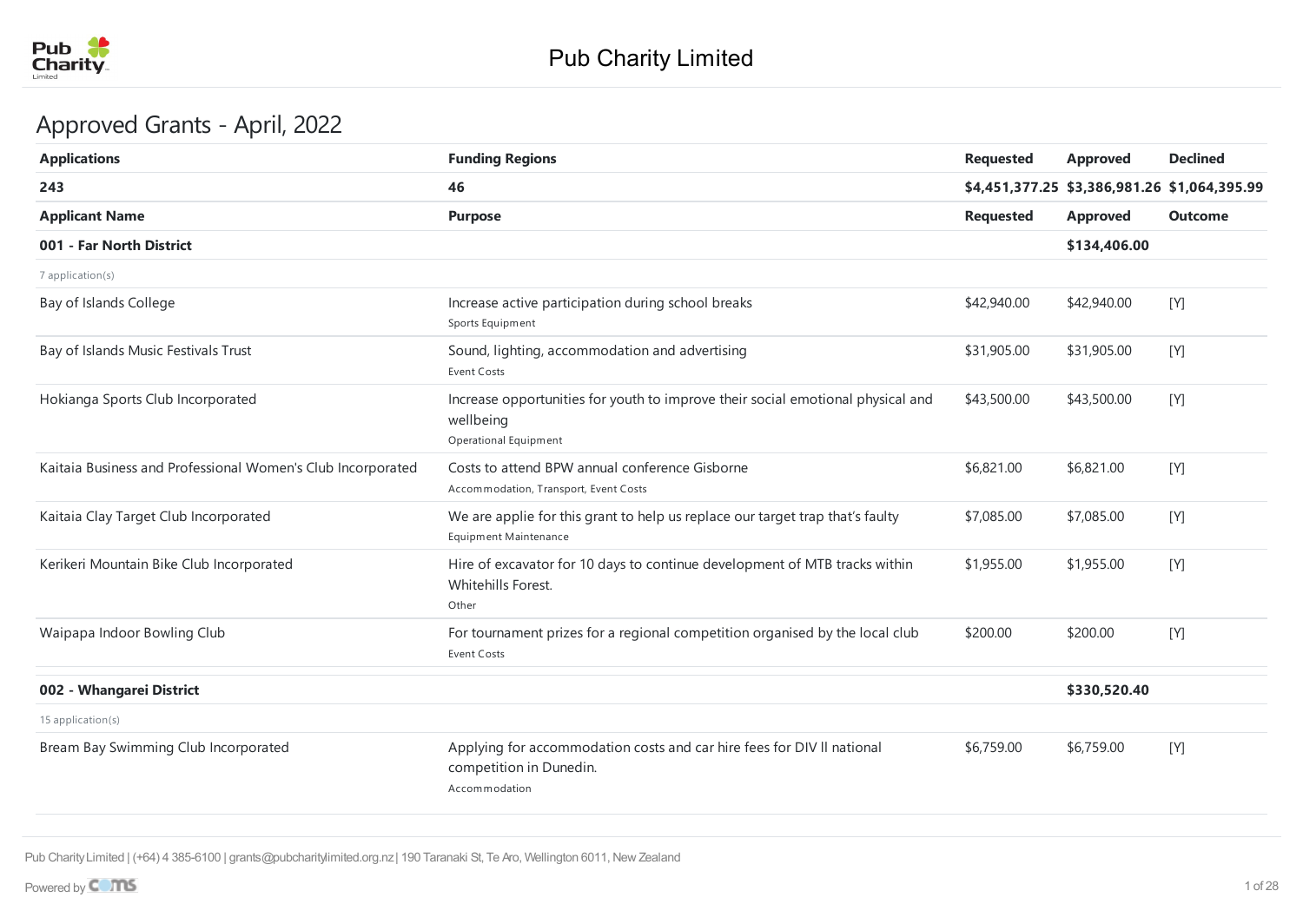

| Diabetes New Zealand<br>3 regions                          | Public education campaign, strengthening and supporting our awareness, and<br>information delivery<br>Other                                | \$300,000.00 | \$60,000.00  | [B] |
|------------------------------------------------------------|--------------------------------------------------------------------------------------------------------------------------------------------|--------------|--------------|-----|
| Hikurangi Golf Club Incorporated                           | To replace aging Greensmower<br>Operational Equipment                                                                                      | \$37,900.00  | \$37,900.00  | [Y] |
| Life Education Trust NZ<br>6 regions                       | To support the core operating costs of the 33 Life Education Trust entities.<br>Misc. Operational Costs                                    | \$350,000.00 | \$50,000.00  | [B] |
| <b>Northland Craft Trust</b>                               | A contribution to the wages of the Workshop Co-ordinator for a period of 12<br>weeks.<br>Salaries and Wages                                | \$4,000.00   | \$4,000.00   | [Y] |
| Northland Justices of the Peace Association Incorporated   | Purchase name badges, banners and self-inking stamps for Service Desks and other \$3,648.45<br>venues<br>Other                             |              | \$3,648.45   | [Y] |
| Parahaki Branch (Whangarei) Pony Club Incorporated         | We require a new door for our clubs storage barn as it is falling apart and rusting.<br>A H&S risk<br><b>Building/Facility Maintenance</b> | \$3,836.00   | \$3,835.65   | [P] |
| Sir Edmund Hillary Outdoors Education Trust<br>5 regions   | This grant will support schools attend an outdoor education programme with<br>Hillary Outdoors in 2022<br>Other                            | \$321,050.00 | \$100,000.00 | [B] |
| Table Tennis Northland Incorporated                        | New Table Tennis Tables for our Stadium<br>Operational Equipment                                                                           | \$7,791.30   | \$7,791.30   | [Y] |
| The Bream Bay Hockey and Cricket Club Incorporated         | To assist with the club's senior teams turf hire to the 2022 season<br>Misc. Operational Costs                                             | \$17,278.00  | \$17,278.00  | [Y] |
| The Manaia View School Board of Trustees                   | We are wanting to ensure students have up to date digital tools to support their<br>learning.<br>Operational Equipment                     | \$4,500.00   | \$4,500.00   | [Y] |
| The New Zealand Symphony Orchestra Foundation<br>8 regions | Request for funding for flights, accommodation & transfers for NZSO 2022<br>Outreach Touring Activity.<br><b>Event Costs</b>               | \$150,000.00 | \$20,000.00  | [Y] |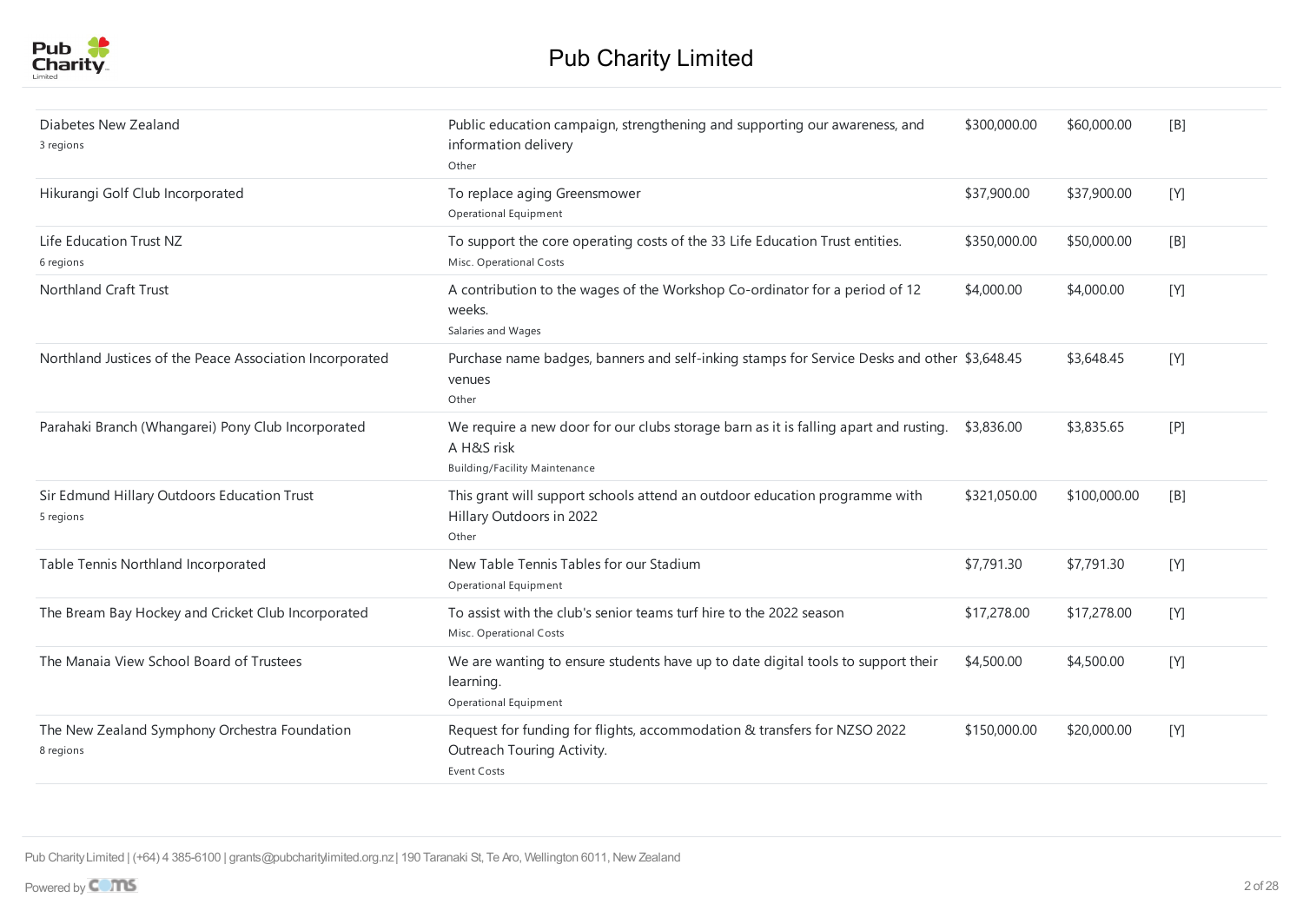

| The Ruakaka Primary School Board of Trustees               | Acoustic Learning Tree for the school library<br>Other                                                                              | \$8,695.00   | \$8,695.00   | [Y]             |
|------------------------------------------------------------|-------------------------------------------------------------------------------------------------------------------------------------|--------------|--------------|-----------------|
| Waipu Rugby Squash Club Incorporated                       | Junior rugby shirts and training gear<br>Sports Equipment                                                                           | \$4,000.00   | \$4,000.00   | [Y]             |
| Whangarei Pipe Band Society Incorporated                   | To replace Bagpipe bags that hold the air needed to operate the Musical<br>instrument.<br>Operational Equipment                     | \$2,113.00   | \$2,113.00   | [Y]             |
| 011 - Thames-Coromandel District                           |                                                                                                                                     |              | \$168,714.40 |                 |
| 6 application(s)                                           |                                                                                                                                     |              |              |                 |
| Autism New Zealand Incorporated<br>3 regions               | Salaries for National Education Manager, 3x National Educators and Education<br>Coordinator<br>Salaries and Wages                   | \$329,589.20 | \$30,000.00  | $[{\mathsf L}]$ |
| Diabetes New Zealand<br>3 regions                          | Public education campaign, strengthening and supporting our awareness, and<br>information delivery<br>Other                         | \$300,000.00 | \$60,000.00  | [B]             |
| Life Education Trust NZ<br>6 regions                       | To support the core operating costs of the 33 Life Education Trust entities.<br>Misc. Operational Costs                             | \$350,000.00 | \$50,000.00  | [B]             |
| Mercury Bay Area Secondary School Rugby Club               | To purchase dress shirts and socks for our club's rugby teams.<br>Uniforms                                                          | \$3,108.00   | \$3,108.00   | [Y]             |
| The New Zealand Symphony Orchestra Foundation<br>8 regions | Request for funding for flights, accommodation & transfers for NZSO 2022<br>Outreach Touring Activity.<br>Event Costs               | \$150,000.00 | \$20,000.00  | [Y]             |
| Whitianga Toy Library Incorporated                         | Our goal is to get more memberships and word out in the community more about \$7,726.40<br>our services.<br>Misc. Operational Costs |              | \$5,606.40   | [P]             |
| 015 - Matamata-Piako District                              |                                                                                                                                     |              | \$53,519.10  |                 |
| $5$ application(s)                                         |                                                                                                                                     |              |              |                 |

application(s)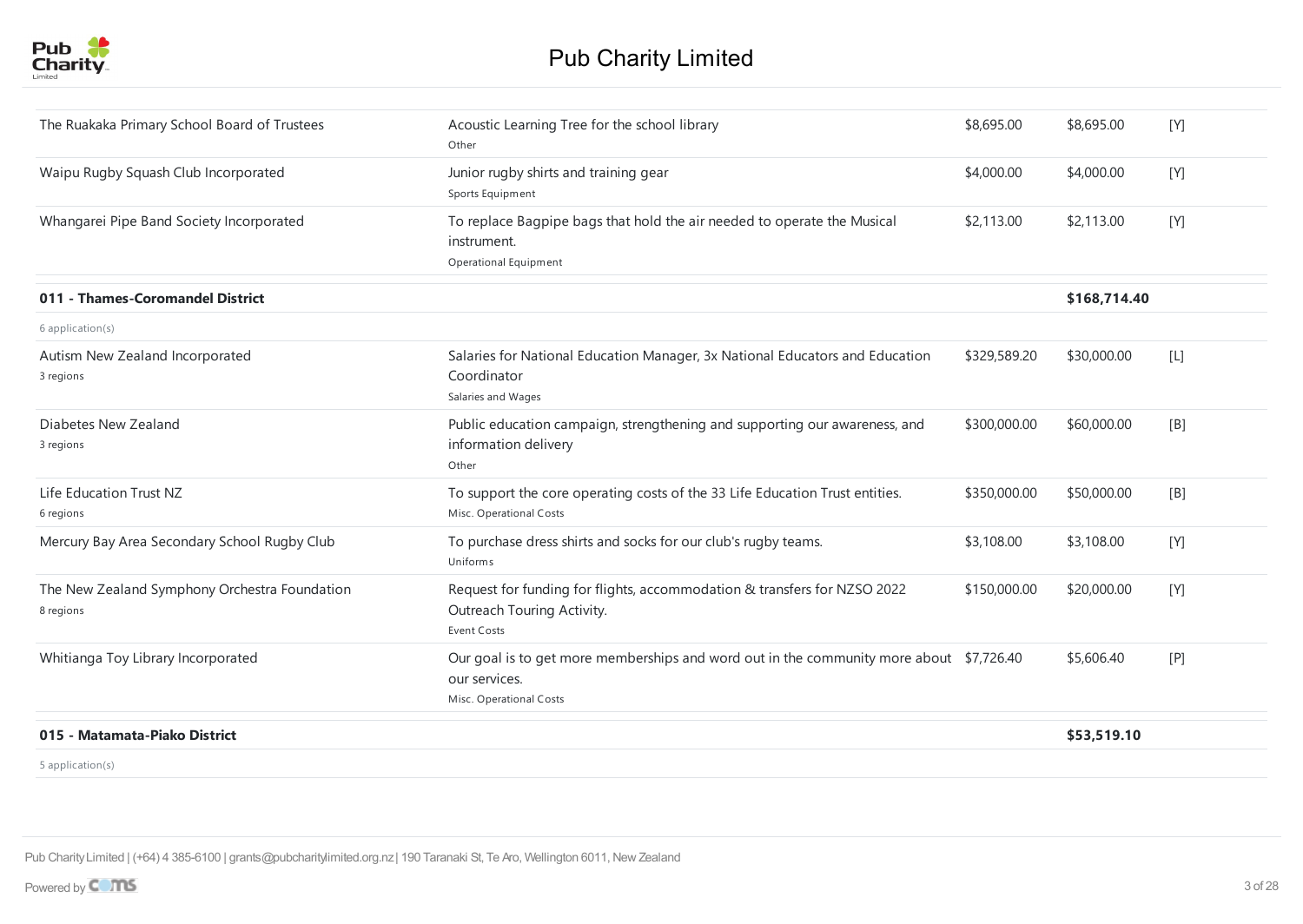

| Arts Te Aroha Community Choir Incorporated           | To purchase Standing Risers<br>Operational Equipment, Equipment Maintenance                                               | \$33,792.75 | \$14,000.00 | [M] |
|------------------------------------------------------|---------------------------------------------------------------------------------------------------------------------------|-------------|-------------|-----|
| Bmx New Zealand Incorporated                         | event costs being trophies & race/presentation plates for our participants of all<br>ages<br><b>Event Costs</b>           | \$14,821.30 | \$14,821.30 | [Y] |
| Grand Tavern Hunting & Fishing Club                  | Promote the recreational and sporting activities of hunting and fishing for a wide<br>age group.<br>Event Costs           | \$10,350.00 | \$10,350.00 | [Y] |
| Te Aroha Bmx Club Incorporated                       | We are applying to purchase a ride on lawnmower to mow our large grounds.<br><b>Building/Facility Maintenance</b>         | \$4,347.80  | \$4,347.80  | [Y] |
| The Tatuanui School Board Of Trustees                | Chromebooks and a Voice Reinforcement System<br>Operational Equipment                                                     | \$15,707.00 | \$10,000.00 | [M] |
| 016 - Hamilton City                                  |                                                                                                                           |             | \$42,600.00 |     |
| 1 application(s)                                     |                                                                                                                           |             |             |     |
| New Zealand Sikh Society                             | Fencing<br><b>Building/Facility Maintenance</b>                                                                           | \$42,600.00 | \$42,600.00 | [Y] |
| 019 - South Waikato District                         |                                                                                                                           |             | \$17,609.20 |     |
| 3 application(s)                                     |                                                                                                                           |             |             |     |
| Forestland Rugby League and Sports Club Incorporated | We are seeking funding to purchase new club equipment for the club for the 2022 \$2,793.20<br>season.<br>Sports Equipment |             | \$2,793.20  | [Y] |
| South Waikato Cricket Association Incorporated       | Purchase of Gazebos for junior and senior cricket teams<br>Operational Equipment                                          | \$4,008.00  | \$4,008.00  | [Y] |
| Tokoroa Association Football Club Incorporated       | Transport to Away Games for Players and Supportors<br>Transport                                                           | \$10,808.00 | \$10,808.00 | [Y] |
| 021 - Taupo District                                 |                                                                                                                           |             | \$18,346.00 |     |
| 2 application(s)                                     |                                                                                                                           |             |             |     |
|                                                      |                                                                                                                           |             |             |     |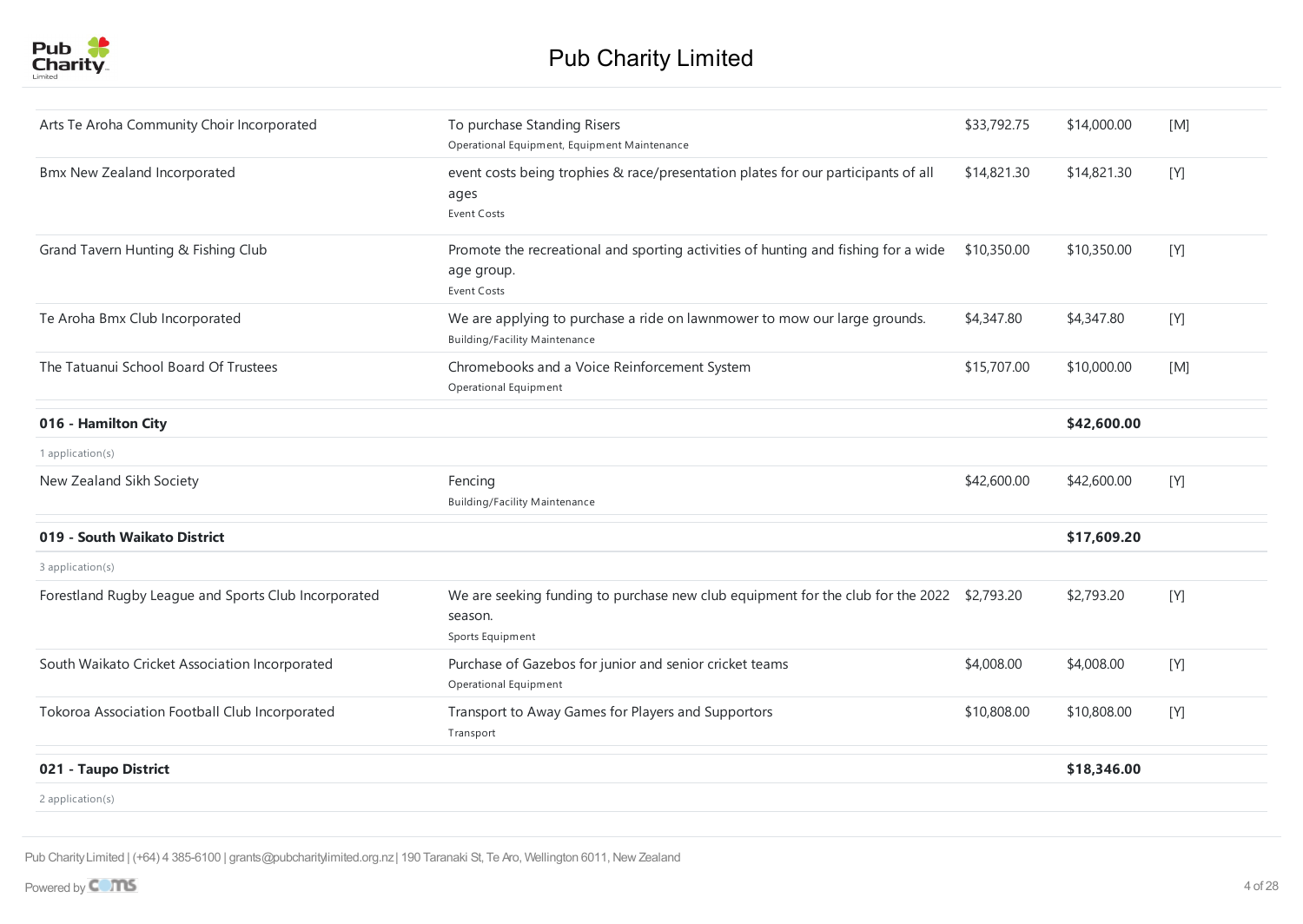

| Citizens Advice Bureau Taupo Incorporated                                   | 3 months salary for our Coordinator<br>Salaries and Wages                                                                                     | \$8,346.00  | \$8,346.00   | [Y] |
|-----------------------------------------------------------------------------|-----------------------------------------------------------------------------------------------------------------------------------------------|-------------|--------------|-----|
| One Taupo Trust                                                             | To cover expenses for the community event in the Taupo District, for all visitors to \$15,000.00<br>the region.<br><b>Event Costs</b>         |             | \$10,000.00  | [B] |
| 023 - Tauranga City                                                         |                                                                                                                                               |             | \$89,302.07  |     |
| 7 application(s)                                                            |                                                                                                                                               |             |              |     |
| Impact Gymsport Academy Incorporated                                        | We resolve to replace our club kit for the 2022 season<br><b>Uniforms</b>                                                                     | \$5,300.00  | \$5,300.00   | [Y] |
| Judea Rugby Club Incorporated                                               | Physio Sideline Assistance and Medical Supplies<br>Misc. Operational Costs                                                                    | \$2,297.48  | \$2,297.48   | [Y] |
| Papamoa Sikh Temple NZ Charitable Trust                                     | This grant will be used for installing carpet &vinyl.<br><b>Building/Facility Maintenance</b>                                                 | \$11,320.00 | \$11,320.00  | [Y] |
| Papamoa Sikh Temple NZ Charitable Trust                                     | For electricity, gas, rates, insurance cost<br>Building/Facility Maintenance, Misc. Operational Costs                                         | \$31,767.89 | \$31,767.89  | [Y] |
| Tauranga City AFC Incorporated                                              | Purchase new Team Shelters<br>Equipment Maintenance                                                                                           | \$21,000.00 | \$21,000.00  | [Y] |
| Tauranga District Group Riding For the Disabled Association<br>Incorporated | Wages for Megan Jones for Term 2,3 and 4<br>Salaries and Wages                                                                                | \$19,584.00 | \$10,000.00  | [B] |
| The Tauranga Bay of Plenty Hearing Association Incorporated                 | Rent for a desk space at The Kollective, printing, photocopying newsletters, rent for \$7,616.70<br>storage, xero.<br>Misc. Operational Costs |             | \$7,616.70   | [Y] |
| 024 - Rotorua District                                                      |                                                                                                                                               |             | \$102,621.46 |     |
| 7 application(s)                                                            |                                                                                                                                               |             |              |     |
| Big Brothers Big Sisters of Rotorua                                         | <b>National Conference</b><br><b>Event Costs</b>                                                                                              | \$2,214.00  | \$2,214.00   | [Y] |
| Ngati Hinemihi Charitable Trust                                             | To purchase and install a new cool box/ chiller at Hinemihi Marae.<br>Operational Equipment                                                   | \$7,730.46  | \$7,730.46   | [Y] |
|                                                                             |                                                                                                                                               |             |              |     |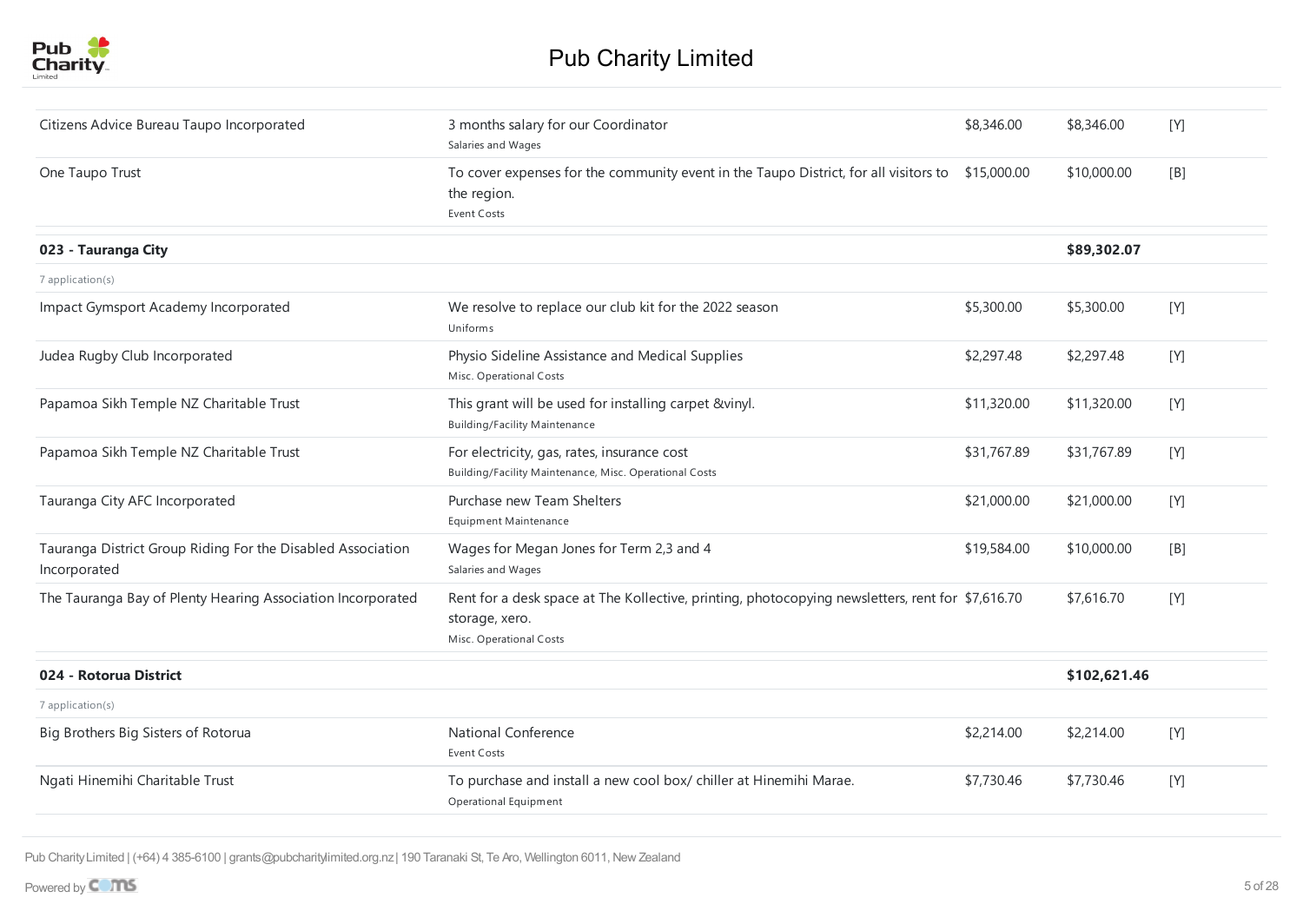

| Ngongotaha Pony Club Incorporated                          | The money will be used to pay our Instructors for fortnightly/monthly instruction<br>Salaries and Wages                           | \$2,560.00   | \$2,560.00   | [Y]     |
|------------------------------------------------------------|-----------------------------------------------------------------------------------------------------------------------------------|--------------|--------------|---------|
| Sir Edmund Hillary Outdoors Education Trust<br>5 regions   | This grant will support schools attend an outdoor education programme with<br>Hillary Outdoors in 2022<br>Other                   | \$321,050.00 | \$50,000.00  | [B]     |
| Sulphur City Steam Rollers Incorporated                    | To fund accommodation for one night when traveling 900kms to play roller derby. \$1,300.00<br>Accommodation                       |              | \$1,300.00   | [Y]     |
| The Ngongotaha School Board Of Trustees                    | Chromebooks and IPads for a Decile 4 school<br>Operational Equipment                                                              | \$35,000.00  | \$35,000.00  | $[Y]$   |
| Waterpolo Rotorua Club Incorporated                        | To apply for uniforms for the players, coaches and managers to wear during<br>tournaments<br>Uniforms                             | \$3,817.00   | \$3,817.00   | [Y]     |
| 025 - Whakatane District                                   |                                                                                                                                   |              | \$12,799.00  |         |
| 1 application $(s)$                                        |                                                                                                                                   |              |              |         |
| The St Joseph's Catholic School (Matata) Board of Trustees | Multisport Uniforms<br>Uniforms                                                                                                   | \$12,799.00  | \$12,799.00  | [Y]     |
| 030 - Hastings District                                    |                                                                                                                                   |              | \$109,318.00 |         |
| 8 application(s)                                           |                                                                                                                                   |              |              |         |
| Age Concern Hawke's Bay Incorporated                       | Funding towards the Social Connection Coordinator Role<br>Salaries and Wages                                                      | \$12,480.00  | \$12,480.00  | [Y]     |
| Brain Injury Association (Hawke's Bay) Incorporated        | Wages for community Educator & Activity Coordinator for 3 months<br>Salaries and Wages                                            | \$12,960.00  | \$12,960.00  | [Y]     |
| Eskview and Districts Rugby Football Club Incorporated     | Contribution to Insurance for Building and Equipment<br>Misc. Operational Costs                                                   | \$6,000.00   | \$6,000.00   | $[ Y ]$ |
| Hastings Community Sports Club Incorporated                | We are applying for assistance towards the costs to participate in Club Netball<br>Rent or Venue Hire, Sports Equipment, Uniforms | \$19,528.00  | \$10,000.00  | [B]     |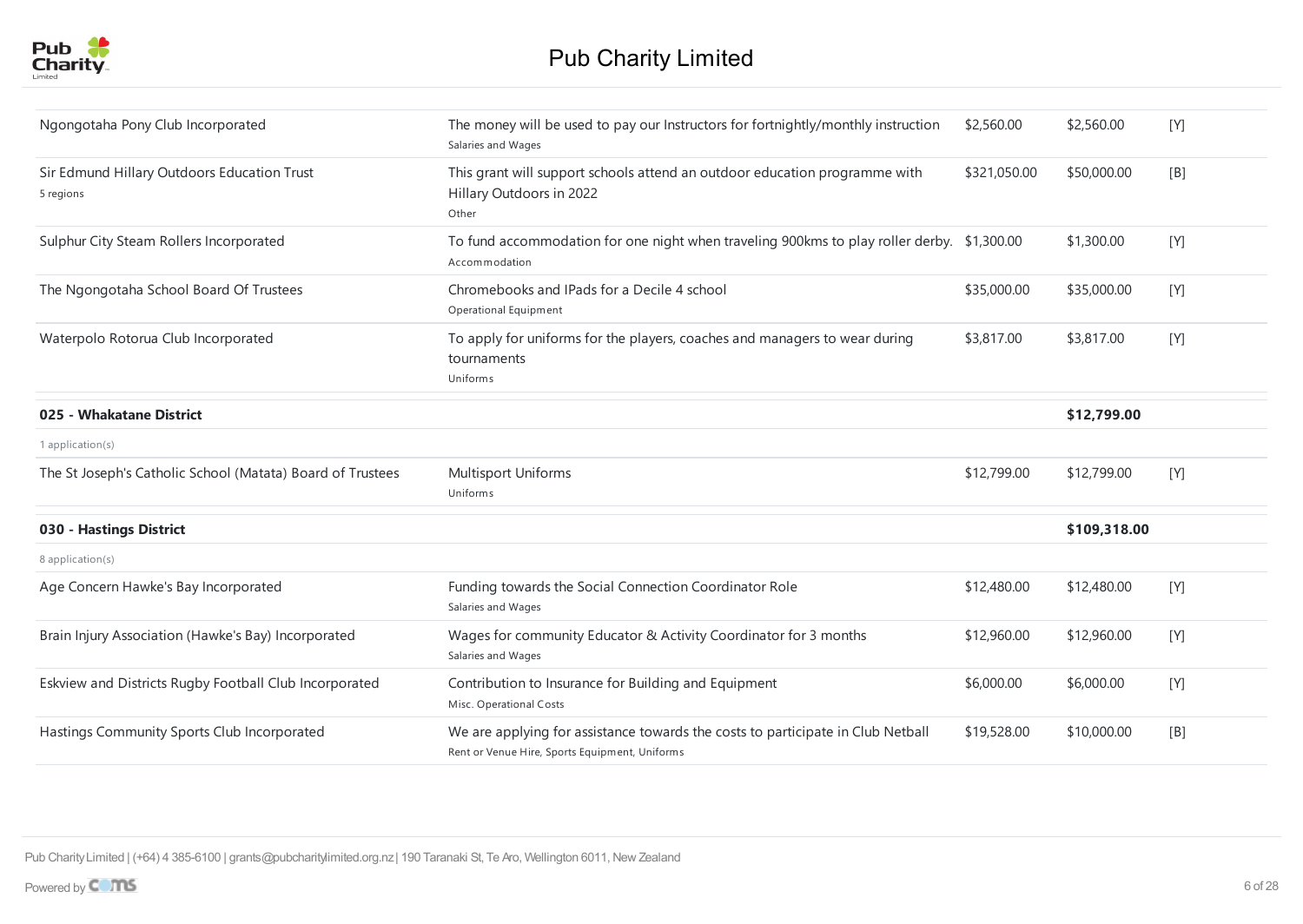

| Hawkes Bay Agricultural and Pastoral Society    | To deliver the Primary School and Secondary School Education Programme at the \$36,867.35<br>Hawke's Bay A&P Show.<br><b>Event Costs</b> |              | \$20,000.00  | [B]   |
|-------------------------------------------------|------------------------------------------------------------------------------------------------------------------------------------------|--------------|--------------|-------|
| Hawkes Bay Badminton Association (Incorporated) | Costs of entering 7 teams into the NZ Badminton inter-provincial competition and \$3,900.00<br>playing shirts<br><b>Event Costs</b>      |              | \$3,900.00   | [Y]   |
| Heretaunga Thistle Club Incorporated            | Promoting a high quality Highland Dancing competition event in HB.<br><b>Event Costs</b>                                                 | \$3,978.00   | \$3,978.00   | [Y]   |
| The Cranford Hospice Trust                      | Salaries for palliative care nursing in the Napier Region<br>Salaries and Wages                                                          | \$209,252.72 | \$40,000.00  | [B]   |
| 031 - Napier City                               |                                                                                                                                          |              | \$112,329.05 |       |
| 13 application(s)                               |                                                                                                                                          |              |              |       |
| Asthma & Respiratory Hawke's Bay Services Trust | Cover of costs for insurance and power 2 months<br>Misc. Operational Costs                                                               | \$1,761.04   | \$1,761.04   | [Y]   |
| Autism New Zealand Incorporated<br>3 regions    | Salaries for National Education Manager, 3x National Educators and Education<br>Coordinator<br>Salaries and Wages                        | \$329,589.20 | \$30,000.00  | $[L]$ |
| Badminton New Zealand Incorporated              | Replacement laptop for Office Manager<br>Operational Equipment                                                                           | \$4,255.00   | \$4,255.00   | [Y]   |
| Clive Netball Club Incorporated                 | We are looking to get new balls and first aid kits for the upcoming season<br>Sports Equipment                                           | \$2,111.00   | \$2,111.00   | [Y]   |
| Cruizers Netball Club Incorporated              | To help subsidise netball fees for the 2022 netball season for members<br>Other                                                          | \$1,000.00   | \$1,000.00   | $[Y]$ |
| Eskview & Districts Junior Rugby Club           | Replace old and damaged training equipment ie. tackle bags, hit shields, balls,<br>ripper sets, cones<br>Sports Equipment                | \$6,658.27   | \$6,658.27   | [Y]   |
| Greendale Swim Club Incorporated                | Three months' funds to cover coaches' salaries/wages<br>Salaries and Wages                                                               | \$16,587.00  | \$16,587.00  | [Y]   |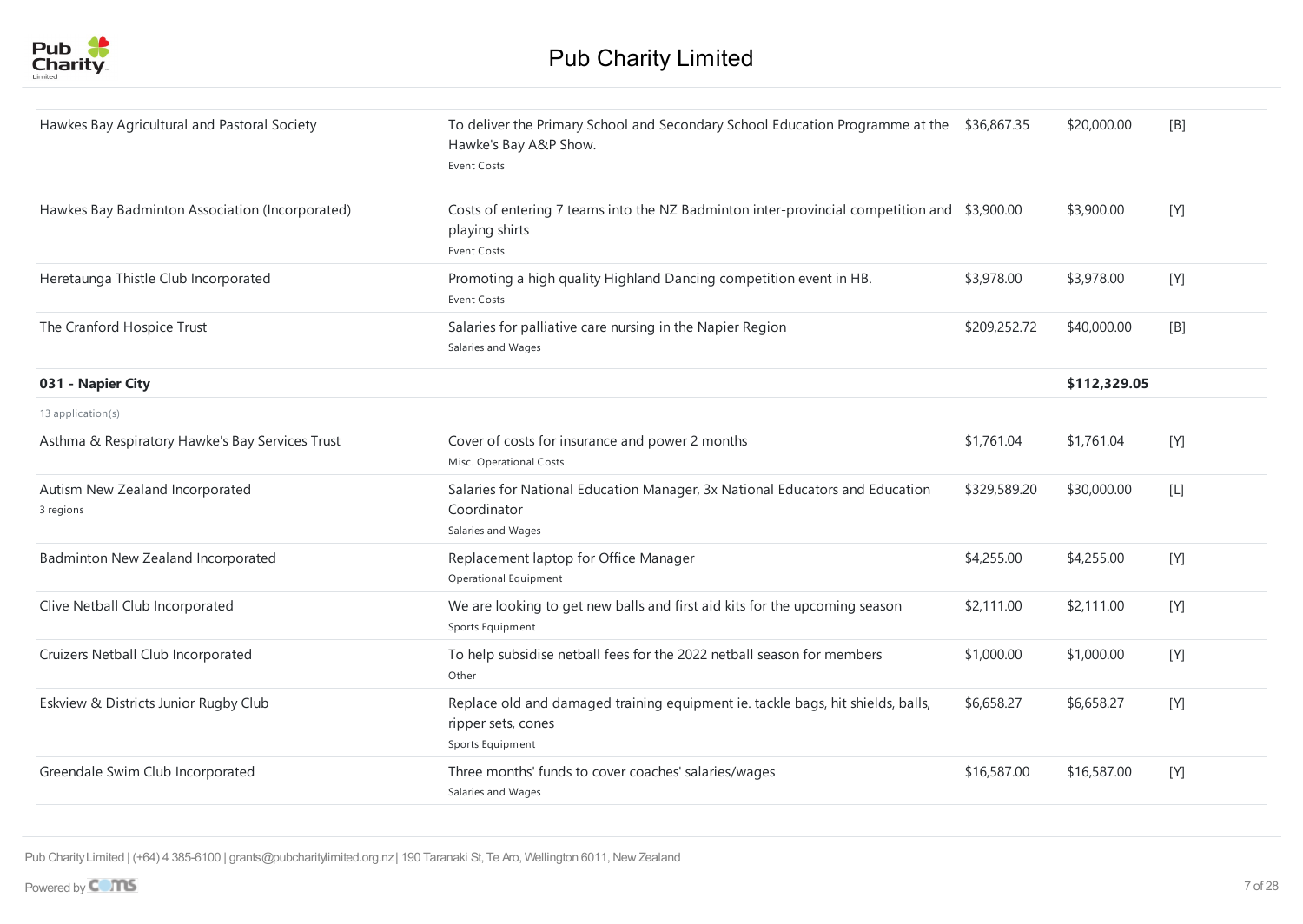

| Hawke's Bay Indoor Bowls Association Incorporated                                     | Accommodation and transport costs. There are 2 annual competition events for<br>members in May 2022.<br>Accommodation, Transport                                 | \$8,906.20  | \$4,000.00  | $[ \, \mathsf{L} \, ]$ |
|---------------------------------------------------------------------------------------|------------------------------------------------------------------------------------------------------------------------------------------------------------------|-------------|-------------|------------------------|
| Kartsport Hawkes Bay Incorporated                                                     | Purchase of a second hand ride on mower<br>Operational Equipment                                                                                                 | \$2,608.69  | \$2,608.69  | [Y]                    |
| Napier Weavers Incorporated                                                           | Insurance on our clubrooms at 104 Latham St, Napier<br>Misc. Operational Costs                                                                                   | \$1,874.50  | \$1,874.50  | [Y]                    |
| No.4 District Federation of New Zealand Football T/A Central<br>Football Incorporated | To support the cost of video technology to optimise delivery of football in<br>Hawke's Bay and Manawatu<br>Sports Equipment                                      | \$6,000.00  | \$6,000.00  | [Y]                    |
| Taradale Sports Association Incorporated                                              | install air conditioning in members meeting room<br><b>Building/Facility Maintenance</b>                                                                         | \$15,974.00 | \$15,974.00 | [Y]                    |
| The Taradale High School Board of Trustees                                            | Sports registration fees for Secondary Students to participate in Netball and<br>Hockey<br>Other                                                                 | \$20,557.00 | \$19,499.55 | [O]                    |
| 033 - New Plymouth District                                                           |                                                                                                                                                                  |             | \$29,170.80 |                        |
| 4 application(s)                                                                      |                                                                                                                                                                  |             |             |                        |
| Taranaki Arts Trail Incorporated                                                      | Replacing and updating signage which goes region wide<br>Equipment Maintenance                                                                                   | \$3,160.00  | \$3,160.00  | [Y]                    |
| Taranaki Badminton Association Incorporated                                           | To help with accommodation and travel costs for our teams to compete in the<br>national competition<br>Accommodation                                             | \$11,666.00 | \$11,666.00 | [Y]                    |
| Taranaki Toy Library Trust Incorporated                                               | Application for the Purchase of Board Games and Outdoor Play Games<br>Other                                                                                      | \$4,064.80  | \$4,064.80  | [Y]                    |
| Waitara Soccer Club Incorporated                                                      | Balls bags bibs cones pop-up-goals corner flags goal nets ground hire uniform<br>indoor playground<br>Rent or Venue Hire, Equipment Maintenance, Uniforms, Other | \$10,280.00 | \$10,280.00 | [Y]                    |
| 034 - Stratford District                                                              |                                                                                                                                                                  |             | \$3,065.00  |                        |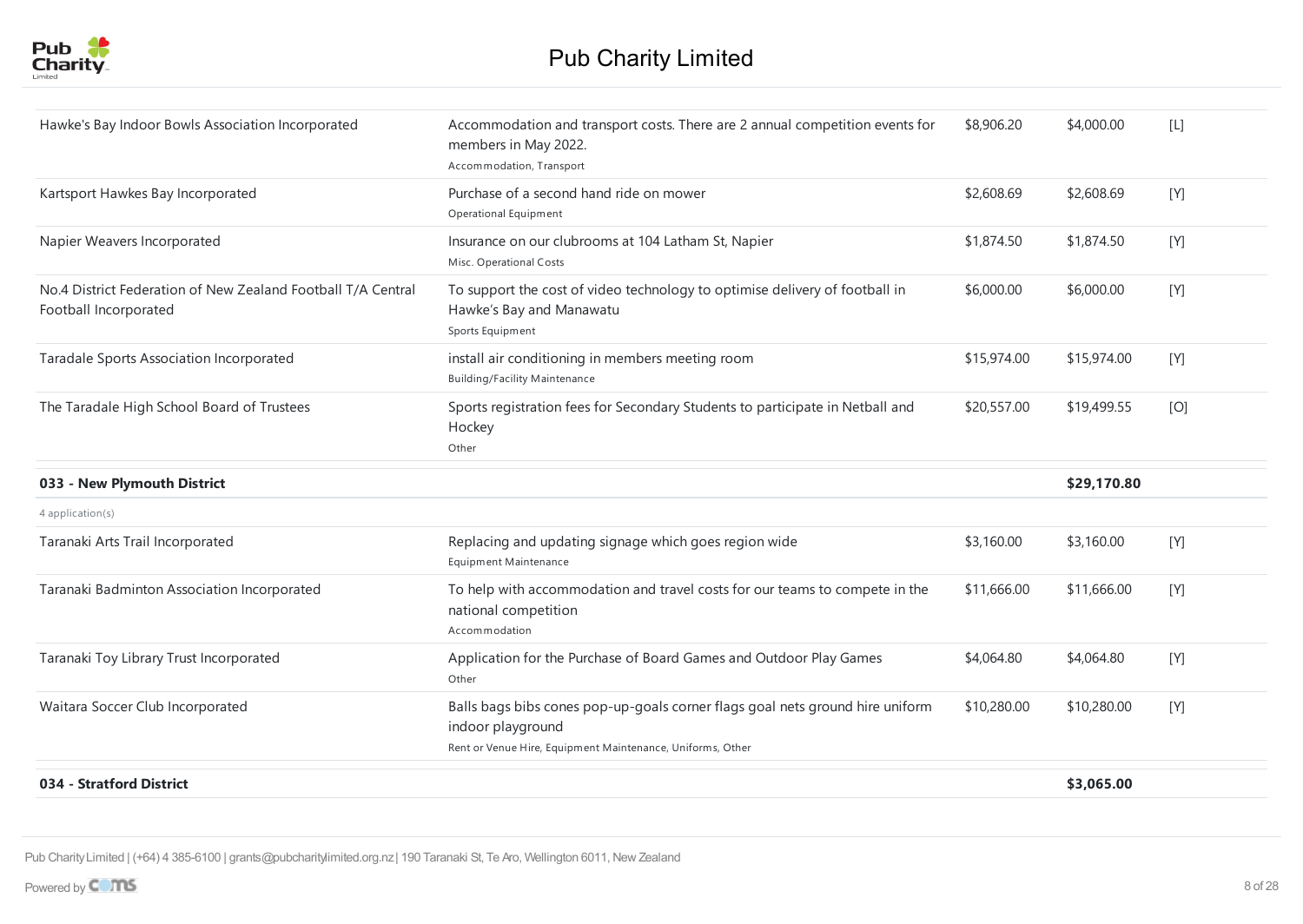

| 1 application(s)                              |                                                                                                                   |              |              |                 |
|-----------------------------------------------|-------------------------------------------------------------------------------------------------------------------|--------------|--------------|-----------------|
| Central Rugby and Sports Club Incorporated    | To purchase two new sets of rugby jerseys for our u15 junior boys teams<br>Uniforms                               | \$3,465.00   | \$3,065.00   | [P]             |
| 035 - South Taranaki District                 |                                                                                                                   |              | \$57,163.80  |                 |
| 3 application(s)                              |                                                                                                                   |              |              |                 |
| Eltham Association Football Club Incorporated | to apply for funding for training equipment<br>Sports Equipment                                                   | \$1,937.80   | \$1,937.80   | [Y]             |
| Life Education Trust NZ<br>6 regions          | To support the core operating costs of the 33 Life Education Trust entities.<br>Misc. Operational Costs           | \$350,000.00 | \$50,000.00  | [B]             |
| Patea Golf Club Incorporated                  | To hire a greens coring specilist to core the 18 greens at the Patea golf links<br>Operational Equipment          | \$5,226.00   | \$5,226.00   | $[Y]$           |
| 036 - Ruapehu District                        |                                                                                                                   |              | \$5,196.00   |                 |
| 1 application(s)                              |                                                                                                                   |              |              |                 |
| The Taumarunui High School Board of Trustees  | <b>Basketball Uniforms</b><br>Uniforms                                                                            | \$5,196.00   | \$5,196.00   | [Y]             |
| 038 - Rangitikei District                     |                                                                                                                   |              | \$215,435.16 |                 |
| 11 application(s)                             |                                                                                                                   |              |              |                 |
| Autism New Zealand Incorporated<br>3 regions  | Salaries for National Education Manager, 3x National Educators and Education<br>Coordinator<br>Salaries and Wages | \$329,589.20 | \$30,000.00  | $[{\mathsf L}]$ |
| Diabetes New Zealand<br>3 regions             | Public education campaign, strengthening and supporting our awareness, and<br>information delivery<br>Other       | \$300,000.00 | \$60,000.00  | [B]             |
| Life Education Trust NZ<br>6 regions          | To support the core operating costs of the 33 Life Education Trust entities.<br>Misc. Operational Costs           | \$350,000.00 | \$50,000.00  | [B]             |
| Marton Bowling Club Incorporated              | To purchase sprays and fertilizers for the bowling club greens<br>Misc. Operational Costs                         | \$6,454.19   | \$6,454.19   | [Y]             |
|                                               |                                                                                                                   |              |              |                 |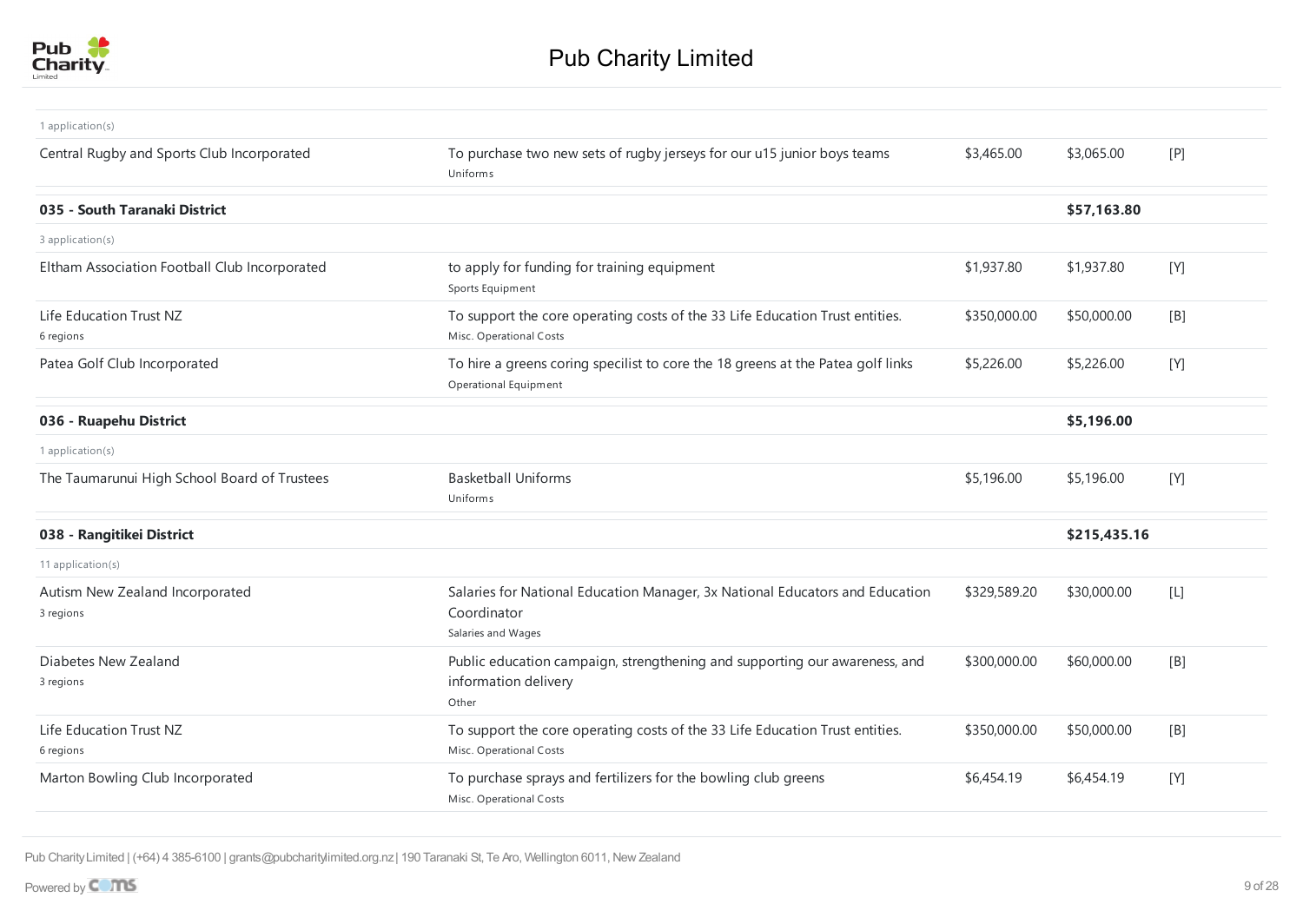

| Marton Community Patrol                                    | Purchase new vehicle<br>Operational Equipment                                                                                | \$25,000.00  | \$25,000.00 | [Y] |
|------------------------------------------------------------|------------------------------------------------------------------------------------------------------------------------------|--------------|-------------|-----|
| Pukeokahu School                                           | Purchasing resources to support classroom programmes<br>Other                                                                | \$3,298.10   | \$3,298.10  | [Y] |
| Taihape Area School                                        | Senior Rugby Uniform and Travel Gear<br>Sports Equipment                                                                     | \$7,060.87   | \$7,060.87  | [Y] |
| Taihape Golf Club Incorporated                             | We require a new tractor in order to maintain the course<br>Operational Equipment                                            | \$5,000.00   | \$5,000.00  | [Y] |
| The Bulls Rugby Football and Sports Club Incorporated      | Playing uniforms for Three Netball teams for 2022 season<br>Uniforms                                                         | \$5,780.00   | \$5,780.00  | [Y] |
| The New Zealand Symphony Orchestra Foundation<br>8 regions | Request for funding for flights, accommodation & transfers for NZSO 2022<br>Outreach Touring Activity.<br><b>Event Costs</b> | \$150,000.00 | \$20,000.00 | [Y] |
| Utiku Old Girls Netball Club                               | We are applying for funds to purchase a new playing strip for one netball team.<br>Uniforms                                  | \$2,842.00   | \$2,842.00  | [Y] |
| 039 - Manawatu District                                    |                                                                                                                              |              | \$4,890.00  |     |
| 1 application(s)                                           |                                                                                                                              |              |             |     |
| Kairanga School                                            | Purchase additional iPads for our junior school<br>Operational Equipment                                                     | \$4,890.00   | \$4,890.00  | [Y] |
| 040 - Palmerston North City                                |                                                                                                                              |              | \$80,986.00 |     |
| 7 application(s)                                           |                                                                                                                              |              |             |     |
| Brain Injury Association Central Districts Incorporated    | Salary for Service Coordinator<br>Salaries and Wages                                                                         | \$23,400.00  | \$15,000.00 | [B] |
| Legacy Centre                                              | Contribution toward Administration Intern wages.<br>Salaries and Wages                                                       | \$10,000.00  | \$5,000.00  | [B] |
| Manawatu Striders Incorporated                             | Costs of official timing for marathon/half marathon<br><b>Event Costs</b>                                                    | \$5,127.00   | \$5,127.00  | [Y] |
|                                                            |                                                                                                                              |              |             |     |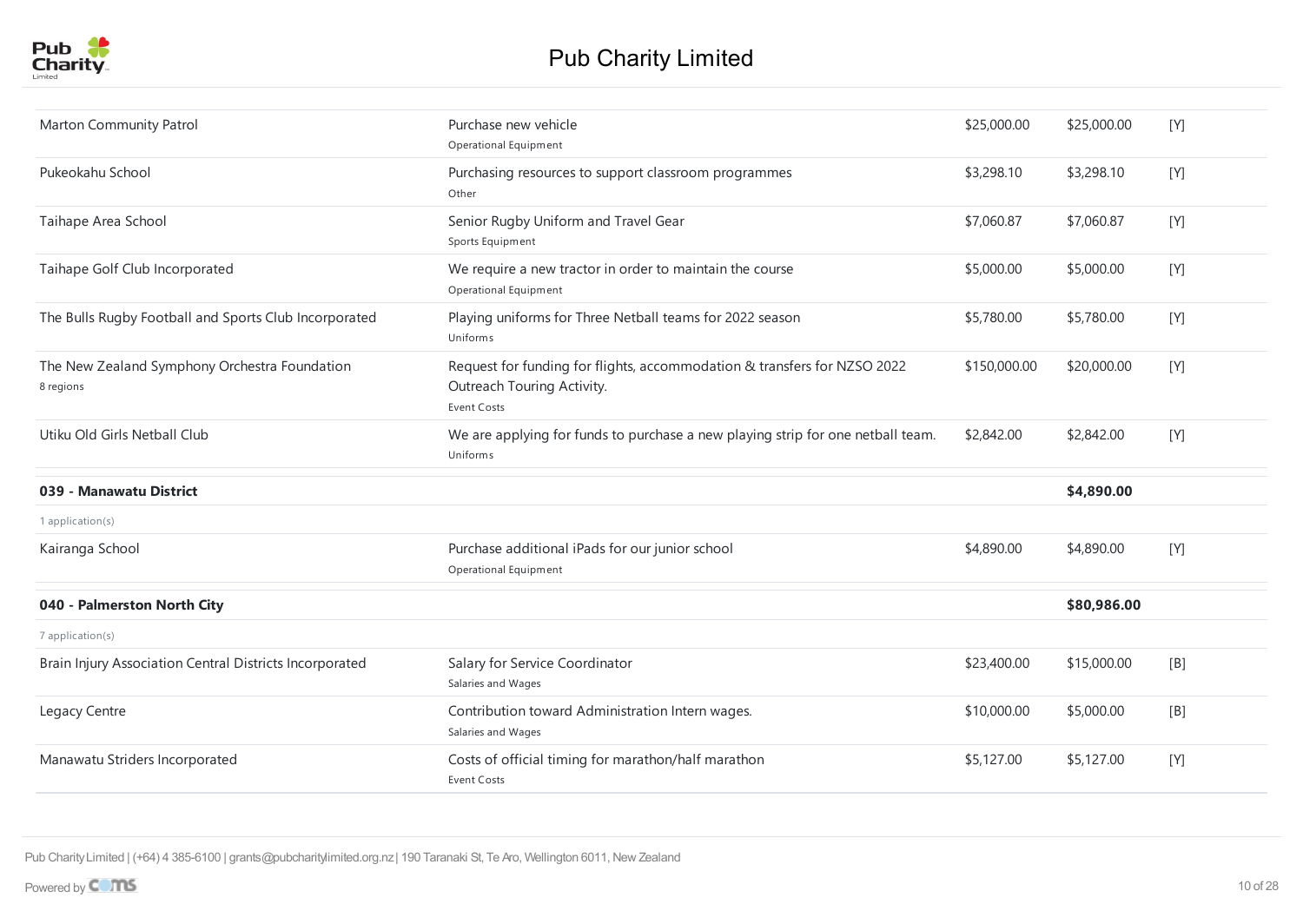| Marist Netball Club PN                                      | To contribute to part of our sports gear that we provide to all our teams.<br>Sports Equipment                             | \$2,539.00  | \$2,539.00  | [Y]   |
|-------------------------------------------------------------|----------------------------------------------------------------------------------------------------------------------------|-------------|-------------|-------|
| Netball Manawatu Centre Incorporated                        | Representative Netball Tournament Costs for U14, U16 and U18 Teams<br>Event Costs                                          | \$53,564.42 | \$35,000.00 | [B]   |
| Palmerston North End Association Football Club Incorporated | League Entry and Membership Fees<br>Misc. Operational Costs                                                                | \$13,799.00 | \$13,799.00 | [Y]   |
| Terrace End Playcentre                                      | Top-up our bark soft-fall zone, add safety matting under swings and Playground<br>equipment.<br>Misc. Operational Costs    | \$4,521.00  | \$4,521.00  | [Y]   |
| 041 - Tararua District                                      |                                                                                                                            |             | \$15,925.00 |       |
| 2 application(s)                                            |                                                                                                                            |             |             |       |
| Dannevirke Cave Dwellers Incorporated                       | To provide a community and educational facility for Tararua and surrounding<br>areas<br>Other                              | \$10,000.00 | \$10,000.00 | [Y]   |
| Dannevirke Tigers Rugby League Club Incorporated            | Training Tees for all our mini mod and youth teams in the club.<br>Uniforms                                                | \$5,925.00  | \$5,925.00  | $[Y]$ |
| 042 - Horowhenua District                                   |                                                                                                                            |             | \$3,185.00  |       |
| 1 application(s)                                            |                                                                                                                            |             |             |       |
| Horowhenua Kamarurung Trust                                 | To cover the costs of hiring a venue for community volleyball competitions each<br>Saturday evening.<br>Rent or Venue Hire | \$3,185.00  | \$3,185.00  | [Y]   |
| 043 - Kapiti Coast District                                 |                                                                                                                            |             | \$45,583.94 |       |
| 4 application(s)                                            |                                                                                                                            |             |             |       |
| Bluebirds Netball Club Incorporated                         | Purchase netballs for our 4 teams<br>Sports Equipment                                                                      | \$1,078.00  | \$1,078.00  | [Y]   |
|                                                             |                                                                                                                            |             |             |       |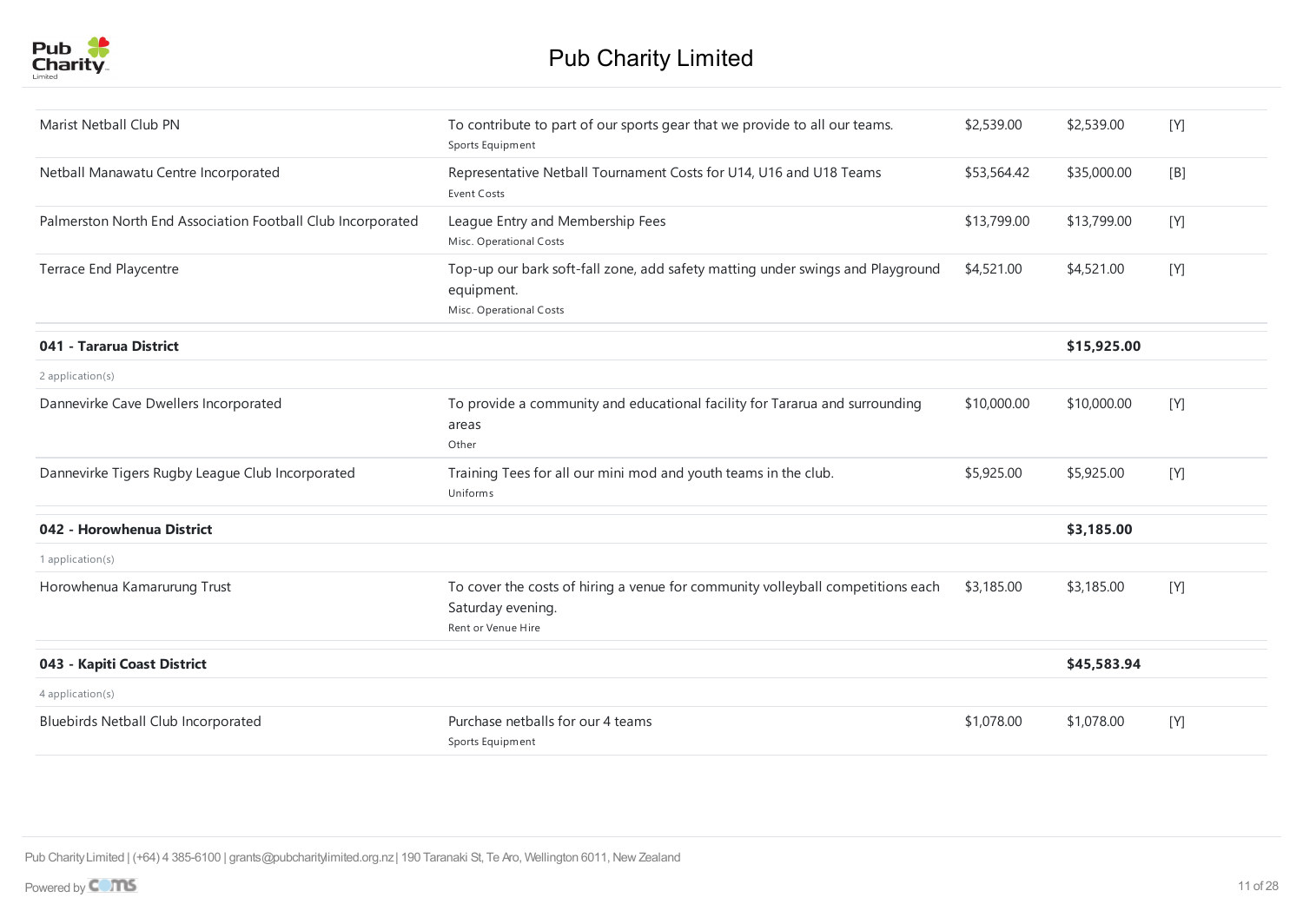

| Kapiti Gorillas Golden Oldies Rugby Club 2015 Incorporated | We have six away games in the 2022 season in which we will be travelling by 45<br>seater coach to.<br>Transport                        | \$3,601.94  | \$3,601.94  | [Y] |
|------------------------------------------------------------|----------------------------------------------------------------------------------------------------------------------------------------|-------------|-------------|-----|
| Kapiti Vaulting Club Incorporated                          | accesible facility/toiled inclusive for disabled people<br><b>Building/Facility Maintenance</b>                                        | \$30,000.00 | \$30,000.00 | [Y] |
| Stroke Central New Zealand Incorporated                    | 2 months Field Officer service funding for the Wellington, Hutt Valley and<br>Palmerston North Area<br>Salaries and Wages              | \$10,904.00 | \$10,904.00 | [Y] |
| 045 - Upper Hutt City                                      |                                                                                                                                        |             | \$38.324.84 |     |
| 3 application(s)                                           |                                                                                                                                        |             |             |     |
| Huha - Helping You Help Animals Trust<br>2 regions         | Two out of five required dog shelters at the new HUHA facility currently under<br>construction<br><b>Building/Facility Maintenance</b> | \$44,391.57 | \$24,391.57 | [Y] |
| Pūoru Kākano                                               | We are expanding and need equipment for class, and a wage and laptop for the<br>class coordinator.<br>Operational Equipment            | \$8,933.27  | \$8,933.27  | [Y] |
| The Totara Park School Board of Trustees                   | We are seeking funding to kickstart In-School Sports Programme and Swimming<br>Programme<br><b>Event Costs</b>                         | \$6,422.50  | \$5,000.00  | [B] |
| 046 - Lower Hutt City                                      |                                                                                                                                        |             | \$69,410.93 |     |
| 7 application(s)                                           |                                                                                                                                        |             |             |     |
| <b>Bowls Wellington Incorporated</b>                       | Cost of engraving and trophies for end of year prizegivings<br>Misc. Operational Costs                                                 | \$2,485.00  | \$2,485.00  | [Y] |
| Ccs Disability Action (Wellington Branch) Incorporated     | Funding is sought for forward-based rent of our organisation's Bespoke services<br>property<br>Misc. Operational Costs                 | \$3,400.00  | \$3,400.00  | [Y] |
|                                                            |                                                                                                                                        |             |             |     |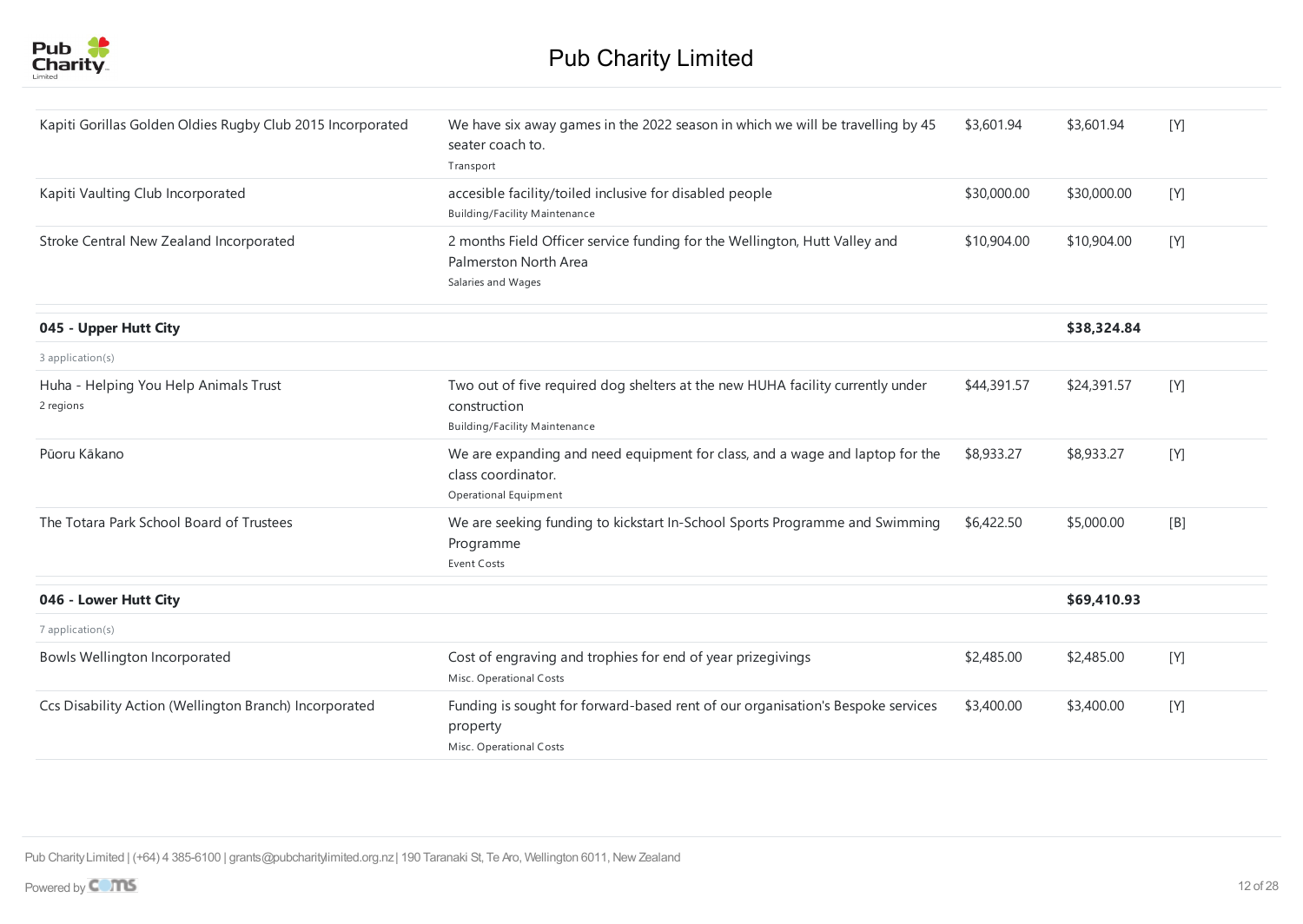

| Floorball New Zealand Incorporated                                                 | court hire for WFL competition from May to September. This is an expanded<br>competition.<br>Rent or Venue Hire                                                                 | \$12,096.00 | \$12,096.00 | [Y] |
|------------------------------------------------------------------------------------|---------------------------------------------------------------------------------------------------------------------------------------------------------------------------------|-------------|-------------|-----|
| Huha - Helping You Help Animals Trust<br>2 regions                                 | Two out of five required dog shelters at the new HUHA facility currently under<br>construction<br><b>Building/Facility Maintenance</b>                                          | \$44,391.57 | \$20,000.00 | [Y] |
| Netball Hutt Valley Centre Incorporated                                            | To assist with sending representative teams to tournaments<br>Accommodation, Transport, Event Costs                                                                             | \$17,000.00 | \$10,000.00 | [M] |
| The Normandale School Board of Trustees                                            | To transport year 6 students to National Young Leaders Day.<br>Transport, Event Costs                                                                                           | \$1,429.93  | \$1,429.93  | [Y] |
| The Wellington Multiple Sclerosis Society Incorporated                             | We are seeking funding towards the wages of our Community Advisor who<br>services the Hutt and Kapiti.<br>Salaries and Wages                                                    | \$20,000.00 | \$20,000.00 | [Y] |
| 047 - Wellington City                                                              |                                                                                                                                                                                 |             | \$47,189.06 |     |
| 10 application(s)                                                                  |                                                                                                                                                                                 |             |             |     |
|                                                                                    | Aoteroa New Zealand Federation of Tamil Sangam Incorporated We intend to organize the inaugural 'Tamil Conference' for our Tamil community<br>leaders & members.<br>Event Costs | \$14,000.00 | \$5,000.00  | [B] |
| Brooklyn Northern United Association Football Club Incorporated Football equipment | Equipment Maintenance                                                                                                                                                           | \$5,500.00  | \$4,828.60  | [O] |
| <b>COPD Choir Trust</b>                                                            | larger range of sizes of Tshirts for members to wear at performances<br>Uniforms                                                                                                | \$330.00    | \$330.00    | [Y] |
| Netball Wellington Centre Incorporated                                             | To support 2 U16 Rep teams accommodation, travel and registration fee for<br>nationals in Taranaki.<br>Accommodation                                                            | \$6,000.00  | \$3,000.00  | [B] |
| The Orpheus Choir of Wellington Incorporated                                       | Support towards fee payable to Music Director in the month of July 2022<br>Salaries and Wages                                                                                   | \$850.00    | \$850.00    | [Y] |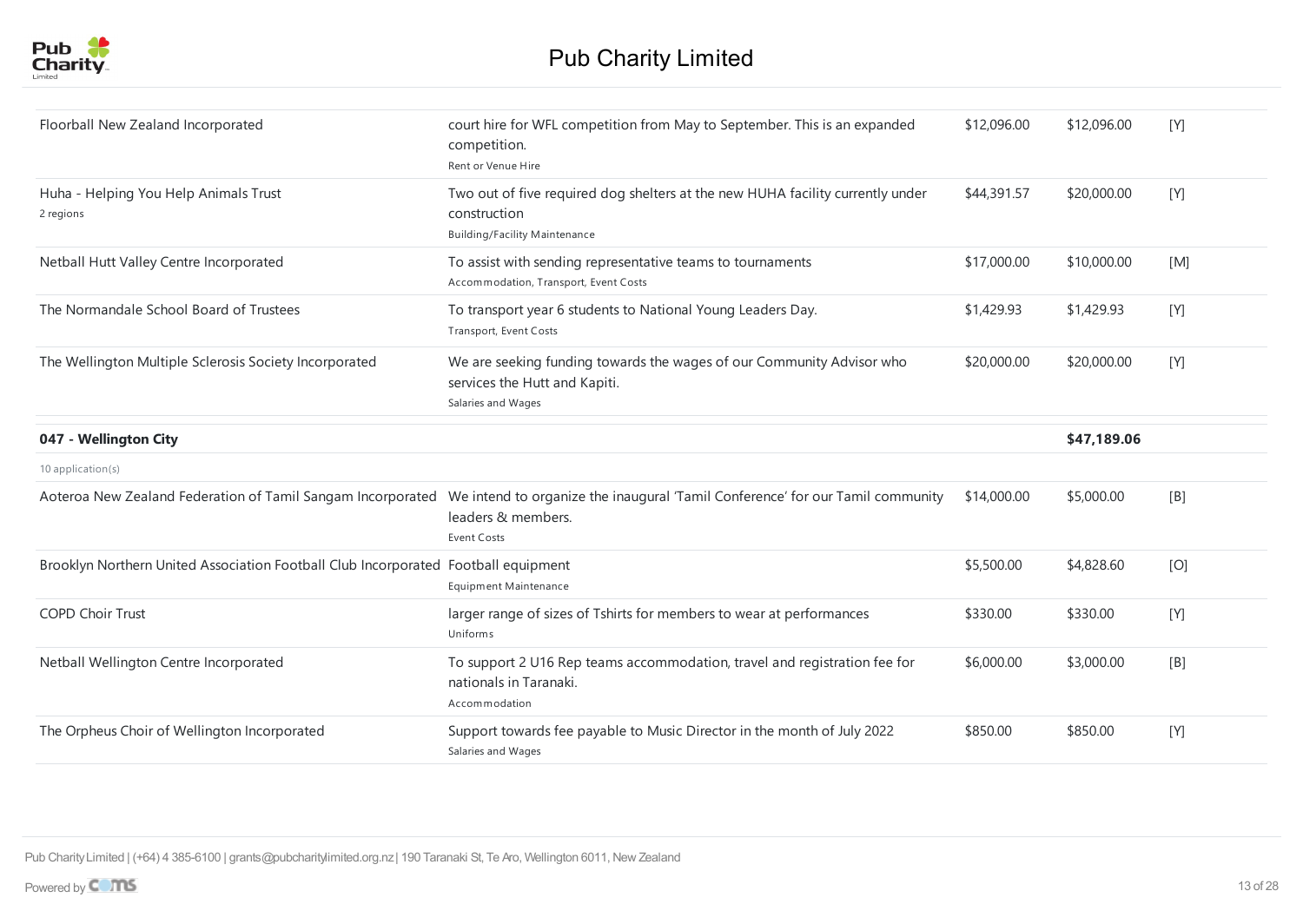

| The Wellington Japan Festival Trust                      | marketing for the seventh Japan Festival Wellington on June 18 at the TSB Arena<br>and Shed Six<br><b>Event Costs</b>         | \$3,000.00  | \$3,000.00  | [Y] |
|----------------------------------------------------------|-------------------------------------------------------------------------------------------------------------------------------|-------------|-------------|-----|
| Vogelmorn Tennis Club Incorporated                       | Interclub teams playing kit<br>Uniforms                                                                                       | \$5,153.08  | \$5,153.08  | [Y] |
| Wellington District Brass Bands Association Incorporated | Hiring and equipping the Michael Fowler Centre for the 2022 NZ Brass Band<br>Championships 16, 17 July.<br><b>Event Costs</b> | \$14,691.00 | \$10,000.00 | [B] |
| Wellington Irish Dance Trust Board                       | To cover the costs of Adjudicator and Photographer's flights, accomodation and<br>wages.<br>Other                             | \$5,781.48  | \$5,027.38  | [O] |
| Wellington Opera Trust                                   | Venue hire for the St James Theatre, for Verdi's opera La Traviata in June - July<br>2022.<br>Rent or Venue Hire              | \$10,000.00 | \$10,000.00 | [Y] |
| 051 - Tasman District                                    |                                                                                                                               |             | \$70,552.75 |     |
| 6 application(s)                                         |                                                                                                                               |             |             |     |
| <b>Bridge Valley Christian Trust</b>                     | Upgrade Computer operating system and windows 7 computers to new windows<br>10 computers.<br>Operational Equipment            | \$20,000.00 | \$10,000.00 | [N] |
| Equine Inspired Charitable Trust                         | To apply for funding to cover the Hay costs for the Horses of Equine Inspired<br>Charitable Trust<br>Misc. Operational Costs  | \$6,900.00  | \$6,900.00  | [Y] |
| The Waimea Intermediate                                  | Cover costs of new ICT equipment, chromebooks and ipads due<br>Operational Equipment                                          | \$39,353.68 | \$25,000.00 | [N] |
| Waimea Amateur Swimming Club Incorporated                | Swimming pool lane hire for our winter swim training and pool hire for a swim<br>meet for new swimmers.<br>Rent or Venue Hire | \$14,827.00 | \$14,827.00 | [Y] |
| Waimea Plains Football Club                              | Upgrading Some very well worn club Uniforms and equipment.<br>Sports Equipment, Uniforms                                      | \$6,325.75  | \$6,325.75  | [Y] |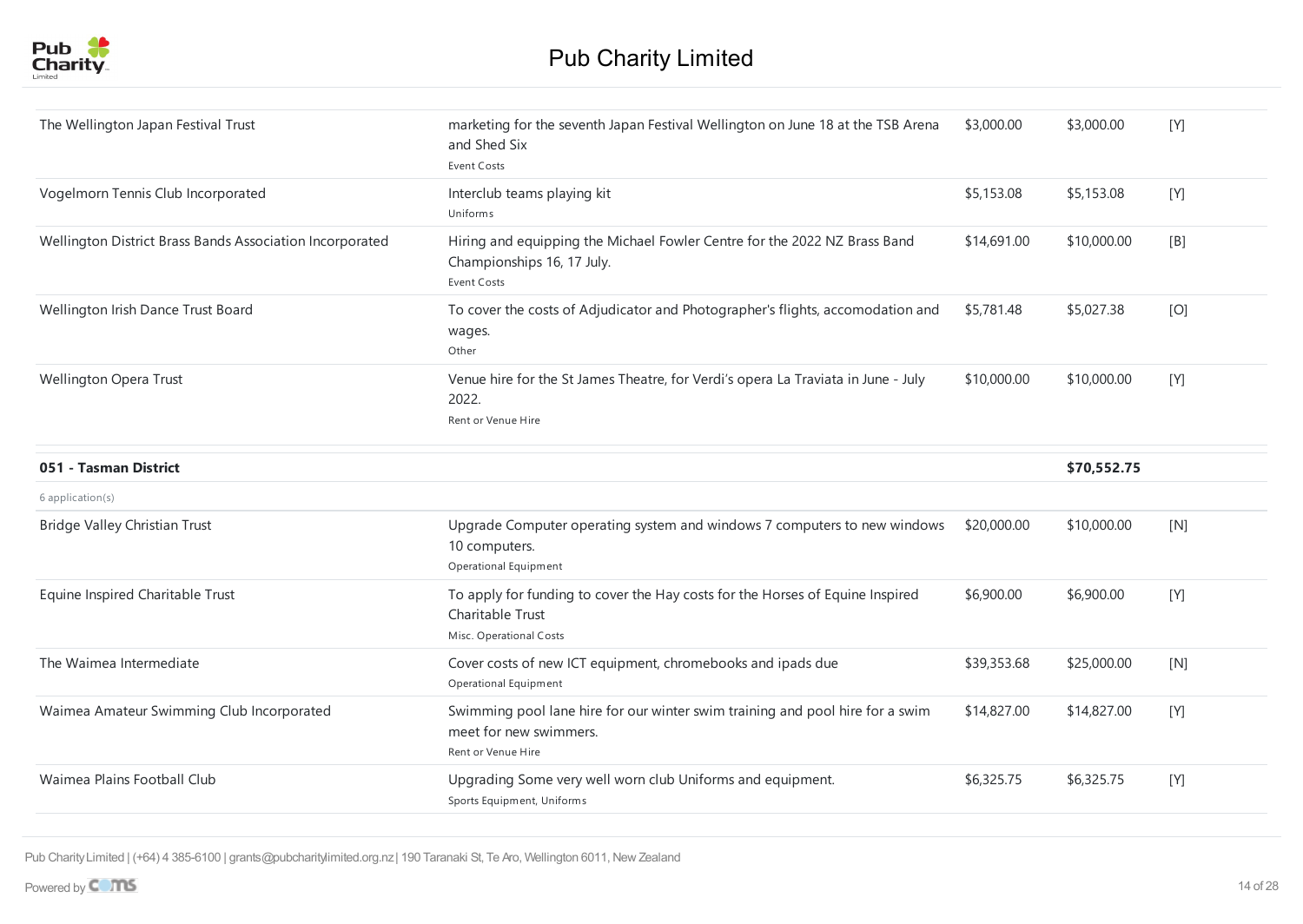

| <b>Wilderness Canoe Trust</b>                | Support with Manager wages<br>Salaries and Wages                                                                                       | \$7,500.00  | \$7,500.00   | [Y] |
|----------------------------------------------|----------------------------------------------------------------------------------------------------------------------------------------|-------------|--------------|-----|
| 052 - Nelson City                            |                                                                                                                                        |             | \$85,069.79  |     |
| 9 application(s)                             |                                                                                                                                        |             |              |     |
| <b>Auckland Point School</b>                 | We are seeking funding towards the purchase of iPads and cases for our students<br>to use.<br>Operational Equipment                    | \$7,822.00  | \$7,822.00   | [Y] |
| Clifton Terrace School                       | Funding for the purchase of Chromebooks for students to use at school<br>Misc. Operational Costs                                       | \$17,940.00 | \$10,000.00  | [B] |
| F C Nelson Incorporated                      | The funding will aid our club to replace old playing strips with shirts missing/no<br>longer usable.<br>Sports Equipment               | \$3,588.00  | \$3,588.00   | [Y] |
| Habitat For Humanity (Nelson) Limited        | To buy a delivery van so that our Motueka ReStore can collect and deliver furniture \$25,000.00<br>donations.<br>Operational Equipment |             | \$25,000.00  | [Y] |
| Nelson City Brass Incorporated               | Accommodation costs to attend the 2022 National Brass Band Championships in<br>Wellington 13-17 July.<br>Accommodation                 | \$16,139.00 | \$16,139.00  | [Y] |
| Nelson Civic Choir Incorporated              | To help with marketing and promotion for our concert 'Choral PASSION'<br><b>Event Costs</b>                                            | \$4,521.00  | \$4,520.79   | [P] |
| Pines Volleyball Club Nelson Incorporated    | Equipment, Flights, Accommodation, Minibus hire<br>Accommodation                                                                       | \$21,992.00 | \$8,000.00   | [B] |
| Sports Facilitators and Coaches Incorporated | Main cost is Stadium Hire for 2 events<br><b>Event Costs</b>                                                                           | \$8,438.00  | \$5,000.00   | [B] |
| Stoke Bowling Club Incorporated              | Upgrade of a bowling surface to maintain high quality facilities for members and<br>visitors<br><b>Building/Facility Maintenance</b>   | \$8,897.65  | \$5,000.00   | [B] |
| 053 - Marlborough District                   |                                                                                                                                        |             | \$154,248.82 |     |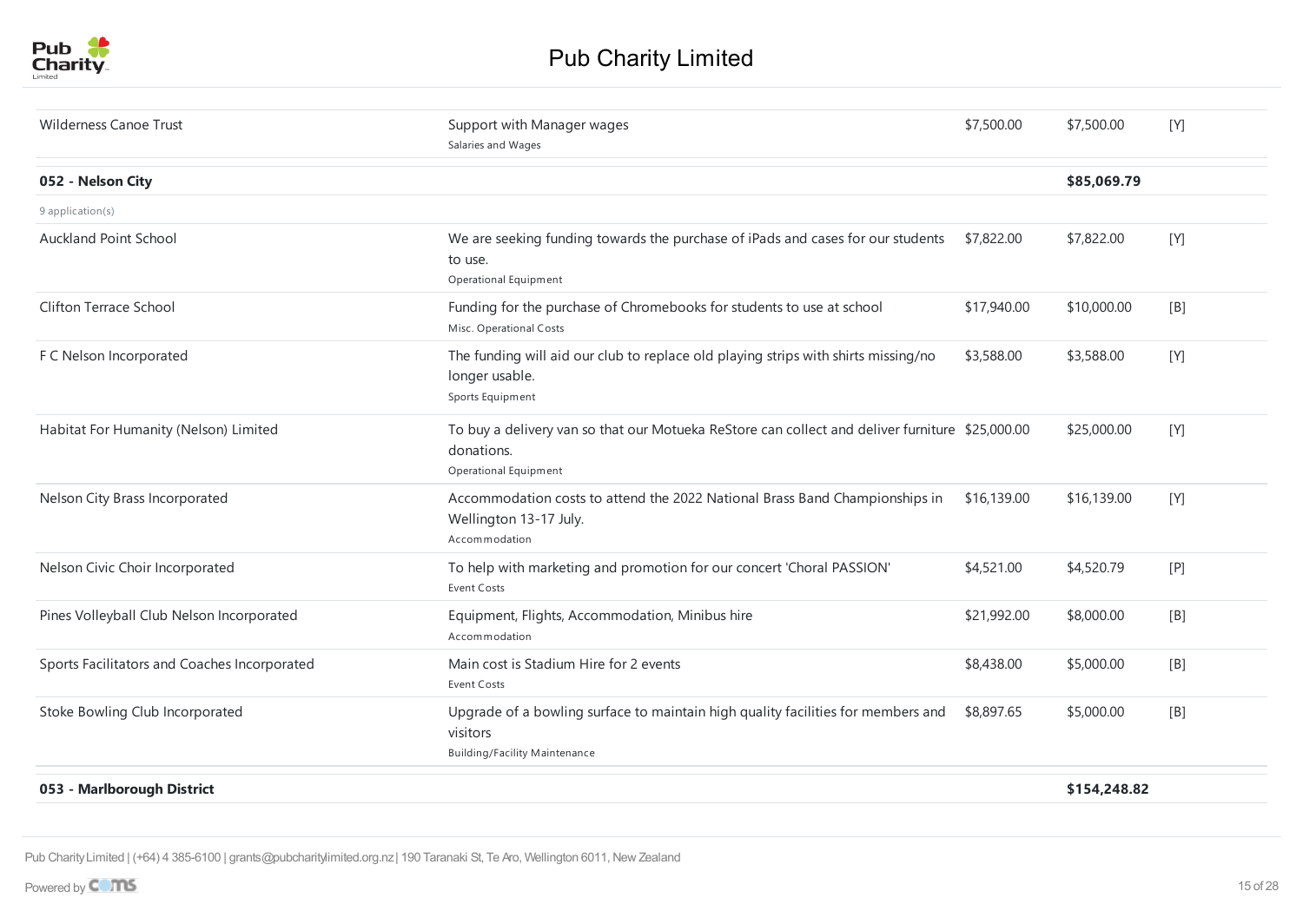

| 11 application(s)                                                      |                                                                                                                                          |              |             |       |
|------------------------------------------------------------------------|------------------------------------------------------------------------------------------------------------------------------------------|--------------|-------------|-------|
| Blenheim Musical Theatre Incorporated                                  | We are looking for funding to cover the cost of the royalties for our production of \$10,000.00<br>Les Misérables.<br><b>Event Costs</b> |              | \$10,000.00 | [Y]   |
| Brooklyn Croquet Club Incorporated                                     | Purchase of Quadway Championship Hoops along with ancillary equipment<br>Sports Equipment                                                | \$3,926.00   | \$3,926.00  | [Y]   |
| Camp Quality New Zealand<br>2 regions                                  | For funding towards our Administration Contractor<br>Salaries and Wages                                                                  | \$19,100.00  | \$9,100.00  | [Y]   |
| Life Education Trust NZ<br>6 regions                                   | To support the core operating costs of the 33 Life Education Trust entities.<br>Misc. Operational Costs                                  | \$350,000.00 | \$50,000.00 | [B]   |
| Link Pathway Trust                                                     | To obtain much needed equipment for the construction and maintenance of the<br>Link Pathway<br>Operational Equipment                     | \$12,697.43  | \$12,697.43 | [Y]   |
| Marlborough Dance Development Trust Incorporated                       | Accommodation costs for NZ Highland and National Dancing Championship 2022 \$15,784.00<br>Accommodation                                  |              | \$15,784.00 | $[Y]$ |
| Pelorus Community Preschool - Kohungahunga O Te Hoiere<br>Incorporated | To purchase a rainwater collection tank<br>Operational Equipment                                                                         | \$1,761.39   | \$1,761.39  | [Y]   |
| Picton Golf Club Incorporated                                          | purchase of new automated card printing system<br>Operational Equipment                                                                  | \$12,980.00  | \$12,980.00 | [Y]   |
| Special Olympics Marlborough                                           | Travel costs to attend Special Olympics National Summer Games<br>Transport                                                               | \$6,000.00   | \$6,000.00  | [Y]   |
| The New Zealand Symphony Orchestra Foundation<br>8 regions             | Request for funding for flights, accommodation & transfers for NZSO 2022<br>Outreach Touring Activity.<br>Event Costs                    | \$150,000.00 | \$20,000.00 | [Y]   |
| United Basketball Club Incorporated                                    | entry fees for 161 players in Marlb Basketball winter competitions from<br>Marlborough Boys College<br>Event Costs                       | \$12,000.00  | \$12,000.00 | [Y]   |
| 055 - Buller District                                                  |                                                                                                                                          |              | \$6,026.00  |       |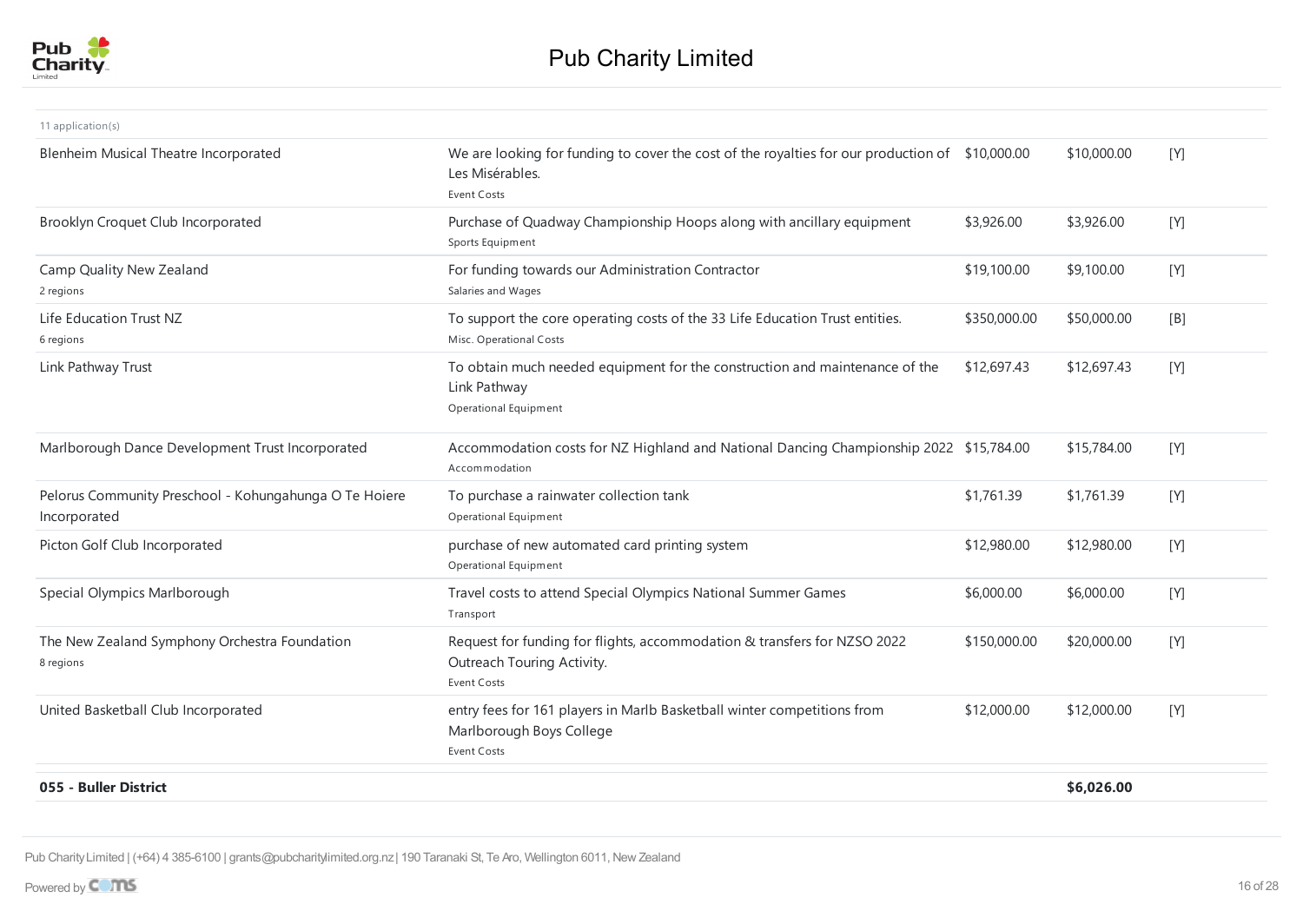

| 3 application(s)                                  |                                                                                                                                                      |            |             |       |
|---------------------------------------------------|------------------------------------------------------------------------------------------------------------------------------------------------------|------------|-------------|-------|
| <b>Buller Basketball Association Incorporated</b> | 12mths office rent<br>Rent or Venue Hire                                                                                                             | \$2,600.00 | \$2,600.00  | [Y]   |
| Buller Womens Health Fund Incorporated            | To purchase 300 drink bottles for participants<br>Sports Equipment                                                                                   | \$1,449.00 | \$1,449.00  | [Y]   |
| Ngakawau Rugby Football Club Incorporated         | Purchase training equipment for junior teams<br>Sports Equipment                                                                                     | \$1,977.00 | \$1,977.00  | [Y]   |
| 056 - Grey District                               |                                                                                                                                                      |            | \$13,059.00 |       |
| 3 application(s)                                  |                                                                                                                                                      |            |             |       |
| Grey United Football Club Incorporated            | Replace and renew old or damaged sports equipment<br>Sports Equipment                                                                                | \$1,291.00 | \$1,291.00  | [Y]   |
| Greymouth Marist Rugby Football Club Incorporated | Laundry, van rental, first aid and rugby equipment costs.<br>Sports Equipment, Misc. Operational Costs                                               | \$8,318.00 | \$8,318.00  | $[Y]$ |
| The Makura Croquet Club Incorporated              | Our ride on mower needs repairs it is marking the greens when mowing<br><b>Equipment Maintenance</b>                                                 | \$3,450.00 | \$3,450.00  | [Y]   |
| 057 - Westland District                           |                                                                                                                                                      |            | \$1,116.92  |       |
| 1 application(s)                                  |                                                                                                                                                      |            |             |       |
| West Coast Penguin Trust                          | Update and reprint West Coast Penguins information leaflets<br>Misc. Operational Costs                                                               | \$1,116.92 | \$1,116.92  | [Y]   |
| 059 - Waimakariri District                        |                                                                                                                                                      |            | \$11,787.00 |       |
| 4 application(s)                                  |                                                                                                                                                      |            |             |       |
| Disabled Snowsports Canterbury Incorporated       | Funding for accommodation and printing<br>Accommodation                                                                                              | \$8,414.00 | \$4,000.00  | [B]   |
| Kaiapoi Rugby Football Club Incorporated          | To apply for funding to purchase a replacement lid for the clubs well due to health \$2,986.00<br>and safety<br><b>Building/Facility Maintenance</b> |            | \$2,986.00  | [Y]   |
|                                                   |                                                                                                                                                      |            |             |       |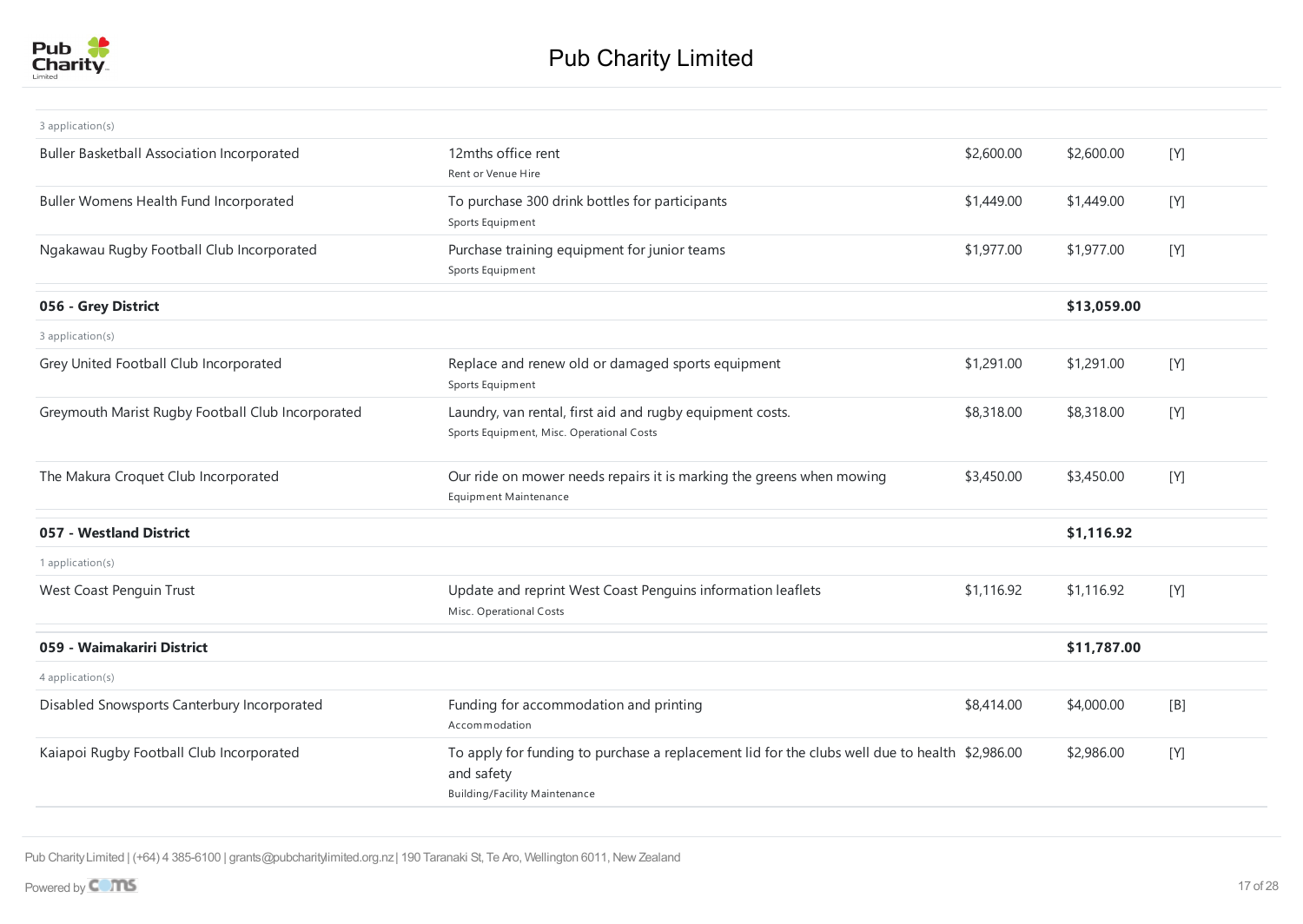

| North Canterbury School of Dance Pta Incorporated  | Team Development Costs and Costumes<br>Other                                                                                   | \$5,000.00  | \$2,500.00   | [B]   |
|----------------------------------------------------|--------------------------------------------------------------------------------------------------------------------------------|-------------|--------------|-------|
| Northern Phoenix Paddling Club Incorporated        | To purchase lifejackets<br>Operational Equipment                                                                               | \$2,301.00  | \$2,301.00   | [Y]   |
| 060 - Christchurch City                            |                                                                                                                                |             | \$313,829.88 |       |
| 33 application(s)                                  |                                                                                                                                |             |              |       |
| Akaroa Bowling Club Incorporated                   | Supply and install three replacement tri panel double glazed door units in our<br>clubrooms<br>Operational Equipment           | \$13,000.00 | \$13,000.00  | [Y]   |
| <b>Boyle Village Conservation Group</b>            | Funding to replace lure and gas canisters in our predator trap network<br><b>Equipment Maintenance</b>                         | \$1,663.45  | \$1,663.45   | [Y]   |
| Brass Band Association of New Zealand Incorporated | Towards cost of accommodation for judges & supervisors during the National<br><b>Brass Band Championships</b><br>Accommodation | \$6,956.00  | \$6,956.00   | [Y]   |
| Breast Cancer Aotearoa Coalition Incorporated      | To print 5000 "Step by Step" support packs for women diagnosed with breast<br>cancer.<br>Other                                 | \$10,000.00 | \$10,000.00  | [Y]   |
| Camp Quality New Zealand<br>2 regions              | For funding towards our Administration Contractor<br>Salaries and Wages                                                        | \$19,100.00 | \$10,000.00  | [Y]   |
| Canterbury Cricket Association Incorporated        | Bowling machine for youth and development squads<br>Operational Equipment                                                      | \$7,000.00  | \$7,000.00   | $[Y]$ |
| Canterbury Kennel Association Incorporated         | To replace damaged ceiling tiles<br><b>Building/Facility Maintenance</b>                                                       | \$3,185.00  | \$3,185.00   | [Y]   |
| Canterbury Tennis Seniors Association Incorporated | Tennis balls for our member activities for the current season<br>Sports Equipment                                              | \$810.00    | \$810.00     | [Y]   |
| Christchurch Civic Music Council Incorporated      | Sounds for the Strum Strike and Blow music event at Christchurch Arena<br><b>Event Costs</b>                                   | \$6,395.00  | \$6,395.00   | [Y]   |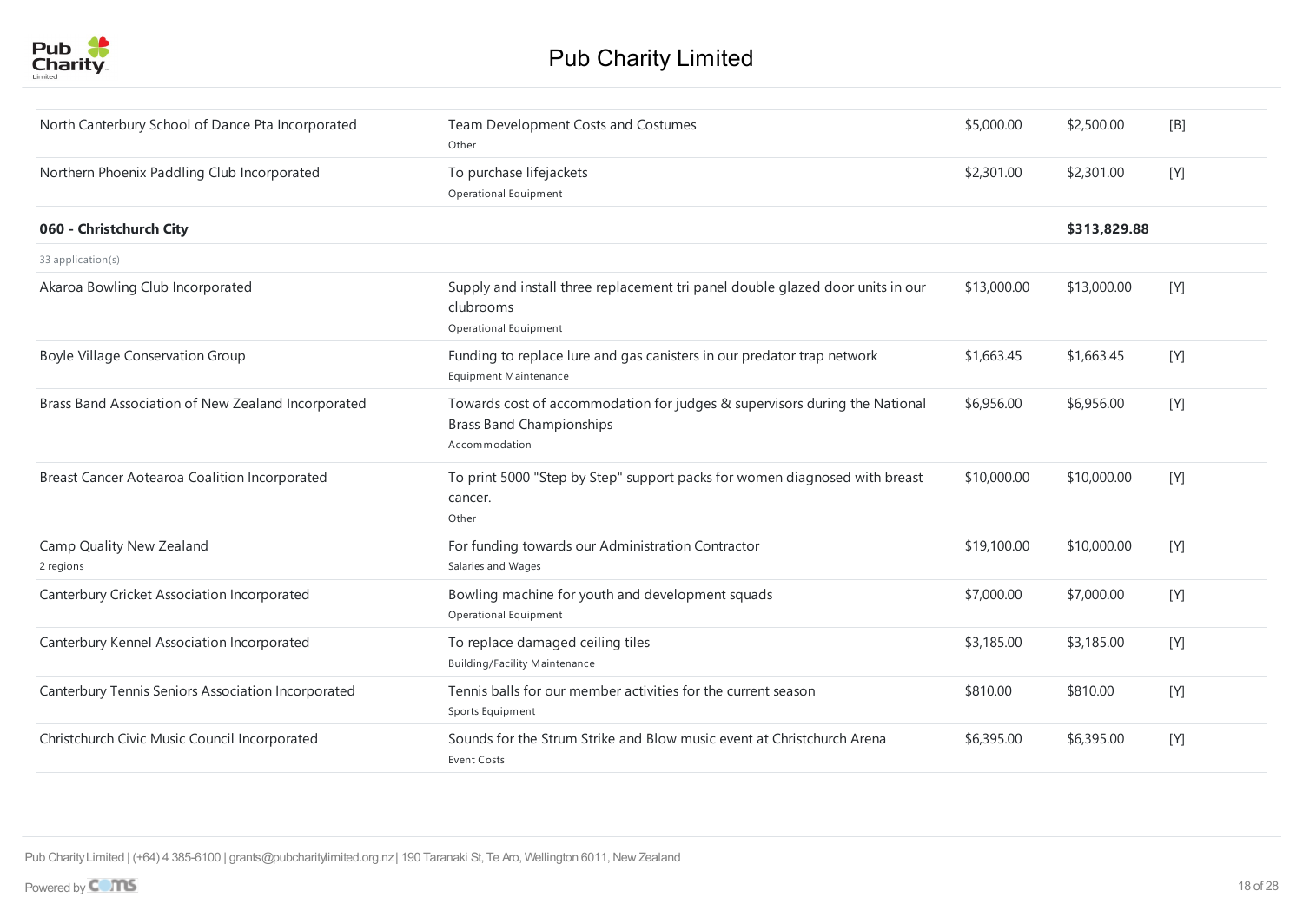

| Christchurch South Community Patrol Incorporated     | To purchase 4 new tyres for our Patrol Vehicle<br><b>Equipment Maintenance</b>                                                  | \$952.20     | \$952.20    | [Y] |
|------------------------------------------------------|---------------------------------------------------------------------------------------------------------------------------------|--------------|-------------|-----|
| Christchurch Symphony Trust                          | Venue hire costs for four upcoming concerts in the Christchurch Town Hall<br>Rent or Venue Hire                                 | \$25,000.00  | \$25,000.00 | [Y] |
| Christchurch Youth Choir Incorporated                | CYC is a group of talented musicians. Being a non-profit, we require grants to<br>cover rehearsal costs<br>Rent or Venue Hire   | \$3,600.00   | \$3,600.00  | [Y] |
| <b>Cross Over Trust</b>                              | Operational costs for "The Orchard" project.<br>Rent or Venue Hire, Operational Equipment, Event Costs, Misc. Operational Costs | \$5,900.00   | \$5,794.02  | [P] |
| <b>Enchanting Productions Limited</b>                | To apply for funding for the hire of tiered seating in the Great Hall, Christchurch<br>Arts Centre.<br>Event Costs              | \$4,100.00   | \$4,100.00  | [Y] |
| Hospice New Zealand Incorporated                     | Venue hire for Hospice NZ Palliative Care conference. Please see details in the<br>project plan.<br>Rent or Venue Hire          | \$34,333.00  | \$34,333.00 | [Y] |
| Life Education Trust NZ<br>6 regions                 | To support the core operating costs of the 33 Life Education Trust entities.<br>Misc. Operational Costs                         | \$350,000.00 | \$50,000.00 | [B] |
| Lyttelton Rugby Club Incorporated                    | We want to install a new set of rugby posts<br>Sports Equipment, Building/Facility Maintenance, Equipment Maintenance           | \$5,640.00   | \$5,640.00  | [Y] |
| Malthouse Theatre Trust                              | Costs of heritage bulding insurance.<br>Misc. Operational Costs, Other                                                          | \$5,000.00   | \$5,000.00  | [Y] |
| Nomads United Association Football Club Incorporated | Seeking grant funding for a set of portable Football goals/nets and a Portable<br>grandstand<br>Sports Equipment                | \$11,307.00  | \$5,000.00  | [B] |
| Northgate Community Services Trust                   | Community Kitchen upgrade<br>Operational Equipment                                                                              | \$15,639.00  | \$15,639.00 | [Y] |
| Papanui Boxing Club Incorporated                     | Help with funding a trip to Auckland to gain competition for development<br>Transport                                           | \$4,695.00   | \$4,695.00  | [Y] |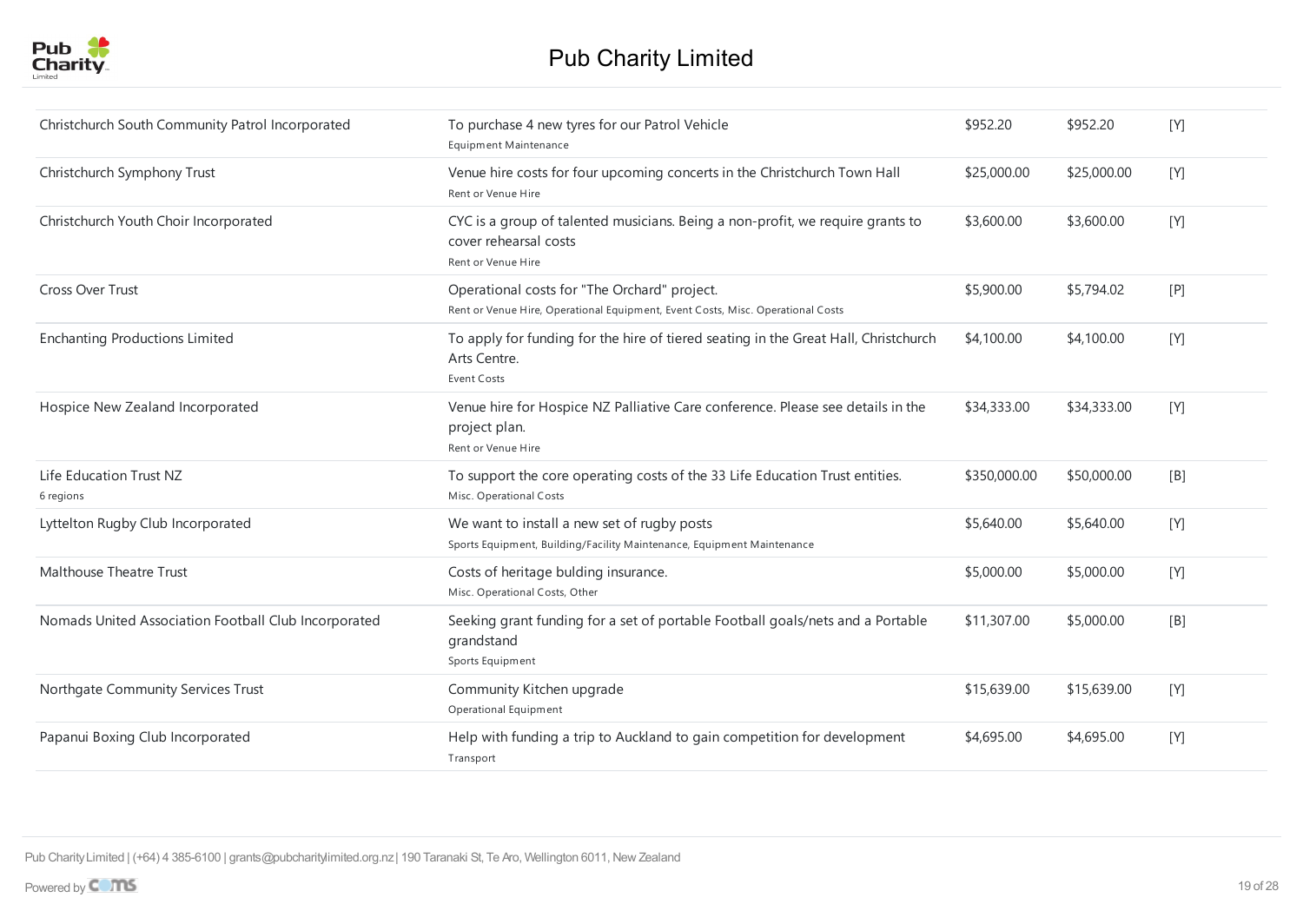

| Pleasant Point Yacht Club Incorporated                        | over 20% membership growth we need another rescue boat to meet YNZ rescue<br>boat to participant ratio.<br>Sports Equipment, Operational Equipment | \$33,176.00  | \$15,000.00 | [L]   |
|---------------------------------------------------------------|----------------------------------------------------------------------------------------------------------------------------------------------------|--------------|-------------|-------|
| Postnatal Depression Family/Whanau New Zealand Trust          | A contribution to the wages for our Operations Coordinator<br>Salaries and Wages                                                                   | \$15,600.00  | \$5,000.00  | [B]   |
| Qe li Swim Club Incorporated                                  | To assist the club with ongoing pool hire costs<br>Other                                                                                           | \$15,000.00  | \$15,000.00 | [Y]   |
| Southern Ballet Theatre Trust                                 | For funding to assist with 2022 pianist fees for BBO classes and examinations<br>Misc. Operational Costs                                           | \$8,500.00   | \$8,500.00  | [Y]   |
| Spreydon Youth Community Trust                                | Covering the costs for first aid training sessions for 24-7Youth Workers in<br>Canterbury<br><b>Event Costs</b>                                    | \$3,250.00   | \$3,250.00  | [Y]   |
| Tai Tapu Playcentre                                           | A laptop and microsoft package for our centre<br>Operational Equipment                                                                             | \$1,170.77   | \$1,170.77  | $[Y]$ |
| The New Zealand Symphony Orchestra Foundation<br>8 regions    | Request for funding for flights, accommodation & transfers for NZSO 2022<br>Outreach Touring Activity.<br>Event Costs                              | \$150,000.00 | \$20,000.00 | [Y]   |
| The Ouruhia Model School Board of Trustees                    | Computer charging/storage station costs.<br>Operational Equipment                                                                                  | \$6,000.00   | \$6,000.00  | [Y]   |
| The Plainsmen Harmony Singers Incorporated                    | Support for attending barbershop singing training workshop in Christchurch 27-29 \$3,025.00<br>May 2022<br>Event Costs                             |              | \$3,025.00  | [Y]   |
| The Te Raekura Redcliffs School Board of Trustees             | Funding towards the cost of the school production<br><b>Event Costs</b>                                                                            | \$5,745.44   | \$5,745.44  | [Y]   |
| The University of Canterbury Rugby Football Club Incorporated | New set of rugby playing jerseys required in 2022<br>Uniforms                                                                                      | \$2,376.00   | \$2,376.00  | [Y]   |
| The Westburn School                                           | Funding for iPads and Bee Bots for students to use<br>Misc. Operational Costs                                                                      | \$14,611.00  | \$10,000.00 | [B]   |
| 062 - Selwyn District                                         |                                                                                                                                                    |              | \$7,722.00  |       |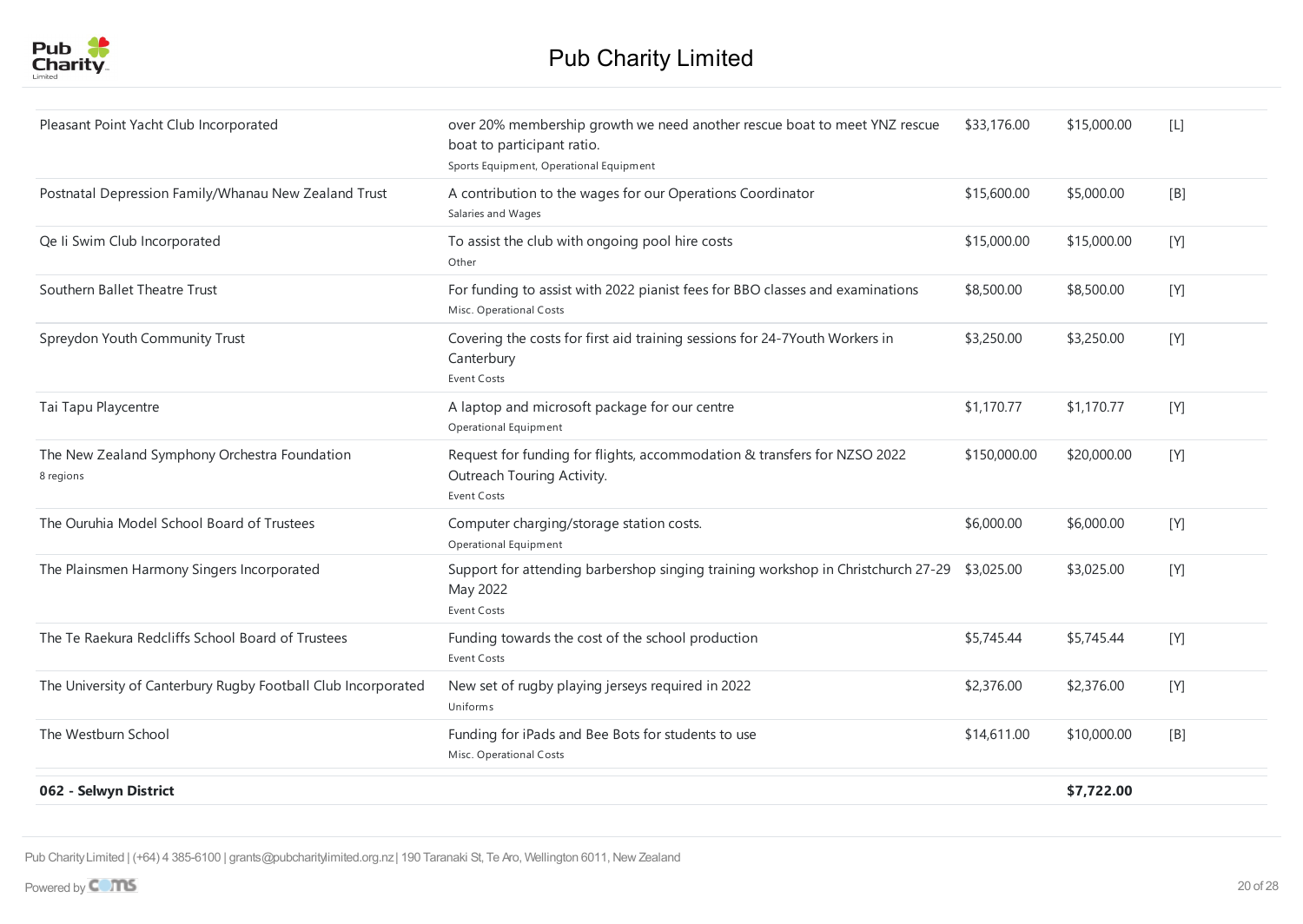

| 3 application(s)                                            |                                                                                                                                |             |             |     |
|-------------------------------------------------------------|--------------------------------------------------------------------------------------------------------------------------------|-------------|-------------|-----|
| Lincoln & Districts Community Care Association Incorporated | To provide catering equipment to our building extension.<br>Operational Equipment                                              | \$3,300.00  | \$3,300.00  | [Y] |
| Malvern Netball Centre Incorporated                         | Playing Hoodie Tops for training and also for competition days for the five<br><b>Malvern Netball Teams</b><br>Uniforms        | \$3,123.00  | \$3,123.00  | [Y] |
| <b>SANZ Rolleston Scouts Group</b>                          | New dishwasher for the Scout Den<br>Operational Equipment                                                                      | \$1,300.00  | \$1,299.00  | [P] |
| 064 - Timaru District                                       |                                                                                                                                |             | \$70,811.66 |     |
| 8 application(s)                                            |                                                                                                                                |             |             |     |
| Alzheimer's Society South Canterbury Incorporated           | Operational costs - specifically printing for supporting those living with Dementia. \$4,647.00<br>Misc. Operational Costs     |             | \$4,647.00  | [Y] |
| Ccs Disability Action South Canterbury Incorporated         | Funding is sought toward to purchase a vehicle to be used within our support<br>services<br>Transport                          | \$10,000.00 | \$10,000.00 | [Y] |
| Community Accounts Service Charitable Trust                 | Providing affordable accounting support to not-for-profit entities<br>Operational Equipment                                    | \$1,975.00  | \$1,975.00  | [Y] |
| Craighead Kindergarten Incorporated                         | Replace two very old children's toilets with fresh modern hygienic facilities<br>Equipment Maintenance                         | \$1,961.00  | \$1,961.00  | [Y] |
| Gleniti School                                              | To improve our ratio of ICT devices to children to 1:2 by purchasing 10 ipads and<br>50 laptops.<br>Operational Equipment      | \$29,438.90 | \$20,000.00 | [N] |
| Timaru Boys High School Rugby Club Incorporated             | Funding for four sets of reversible rugby jerseys for our teams playing below 1st XV \$11,592.00<br>level.<br>Uniforms         |             | \$11,592.00 | [Y] |
| Timaru Gymnastics Club Incorporated                         | To enable the club to run gymnastics classes for children from 5 years to secondary \$4,632.66<br>school<br>Rent or Venue Hire |             | \$4,632.66  | [Y] |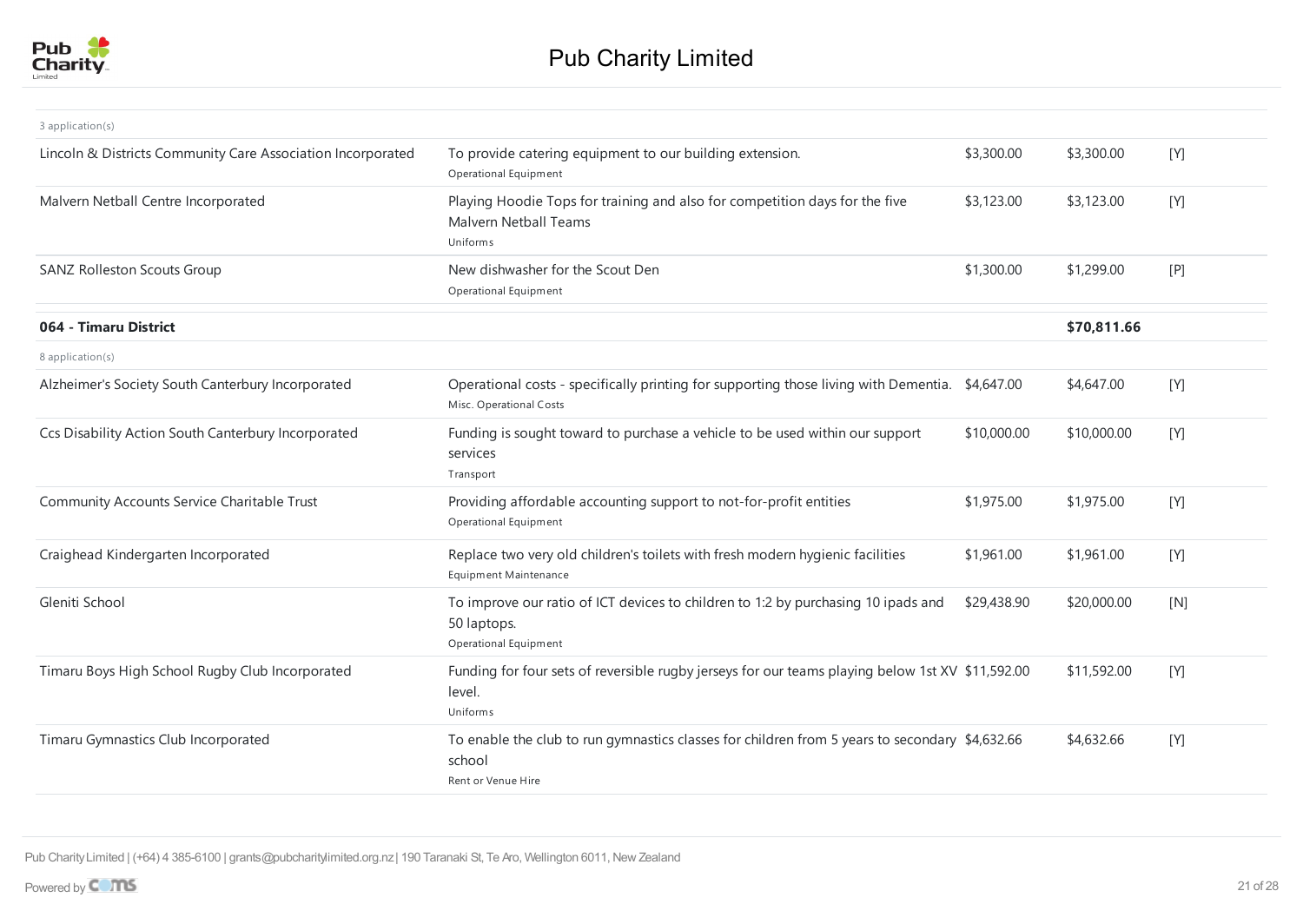

| West End Amateur Football Club Incorporated                | Upgrade to shower systems and football goal costs.<br><b>Building/Facility Maintenance</b>                                               | \$16,004.00  | \$16,004.00 | [Y] |
|------------------------------------------------------------|------------------------------------------------------------------------------------------------------------------------------------------|--------------|-------------|-----|
| 069 - Central Otago District                               |                                                                                                                                          |              | \$53,838.00 |     |
| 8 application(s)                                           |                                                                                                                                          |              |             |     |
| Alexandra Hockey Club                                      | To help keep our sport a popular and affordable option we are seeking assistance \$6,730.00<br>with turf hire fees<br>Rent or Venue Hire |              | \$6,730.00  | [Y] |
| Ccs Disability Action Southland Incorporated               | Funding is sought toward the rent of our premises in Alexandra<br>Rent or Venue Hire                                                     | \$1,000.00   | \$1,000.00  | [Y] |
| Central Otago Indoor Bowls Association Incorporated        | Accommodation and travel costs for the 2022 Ladies 8's representative team.<br>Accommodation, Transport                                  | \$1,868.00   | \$1,868.00  | [Y] |
| Iceinline Central Incorporated                             | This grant is to assist with the wages for our curling instructor who deals with<br>school groups.<br>Salaries and Wages                 | \$3,000.00   | \$3,000.00  | [Y] |
| Matakanui Combined Rugby Football Club Incorporated        | New playing kit for senior players<br>Uniforms                                                                                           | \$3,240.00   | \$3,240.00  | [Y] |
| Sticks 'N Stones Incorporated                              | T shirts for our ambassadors and school champions to celebrate Pink Shirt Day and \$8,000.00<br>their involvement<br><b>Uniforms</b>     |              | \$8,000.00  | [Y] |
| The Duke of Edinburgh's Hillary Award                      | Contribution towards redevelopment of digital tools<br>Misc. Operational Costs                                                           | \$10,000.00  | \$10,000.00 | [Y] |
| The New Zealand Symphony Orchestra Foundation<br>8 regions | Request for funding for flights, accommodation & transfers for NZSO 2022<br>Outreach Touring Activity.<br><b>Event Costs</b>             | \$150,000.00 | \$20,000.00 | [Y] |
| 072 - Clutha District                                      |                                                                                                                                          |              | \$8,422.53  |     |
| 1 application(s)                                           |                                                                                                                                          |              |             |     |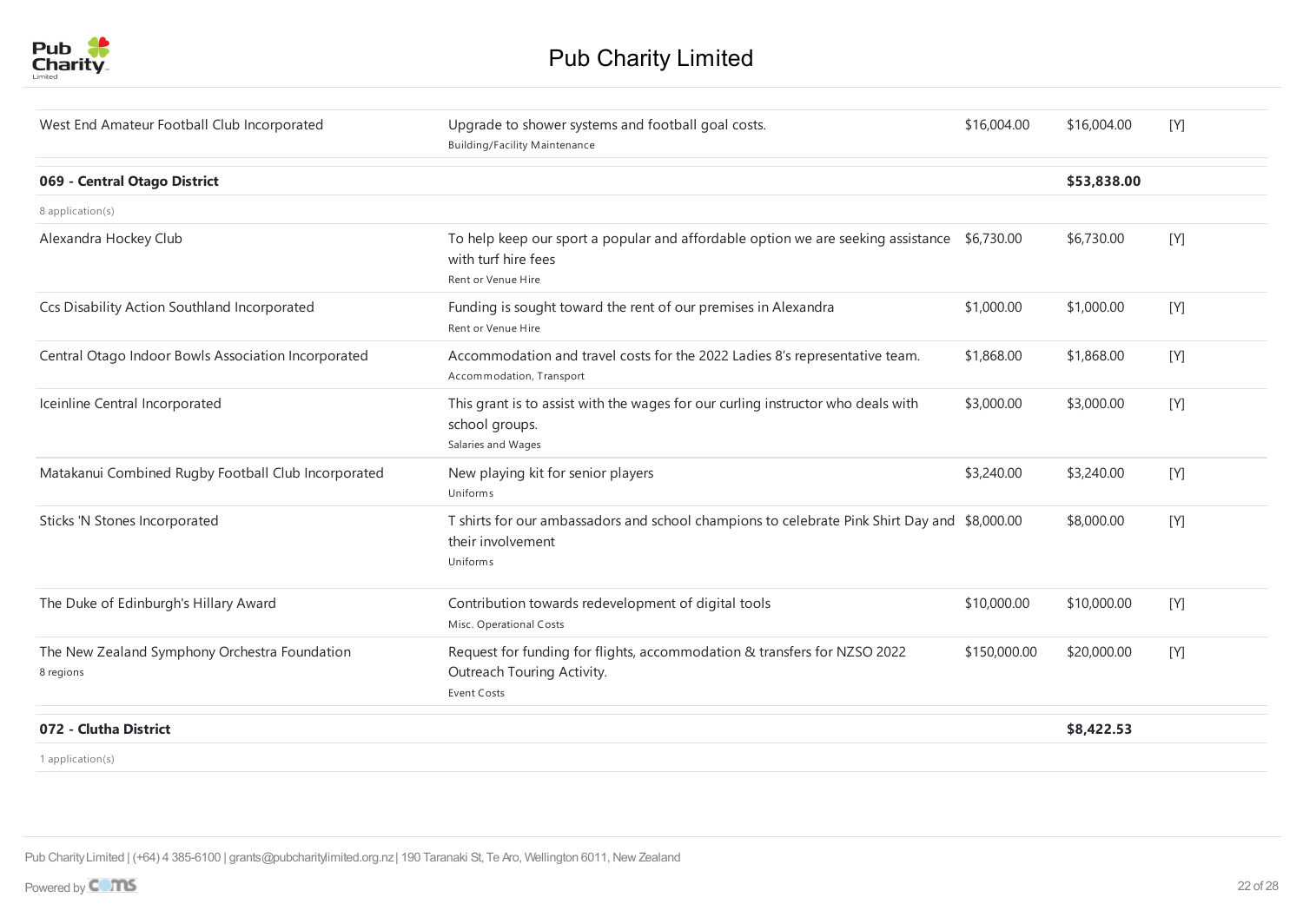

| Waihola Looking Forward Incorporated      | To purchase one equipment item(Sputnik), safety matting and installation cost.<br>Operational Equipment                                                | \$8,422.53  | \$8,422.53  | [Y] |
|-------------------------------------------|--------------------------------------------------------------------------------------------------------------------------------------------------------|-------------|-------------|-----|
| 076.01 - Auckland (Rodney Ward)           |                                                                                                                                                        |             | \$66,171.32 |     |
| 5 application(s)                          |                                                                                                                                                        |             |             |     |
| Auckland Wheelbreakers Incorporated       | \$9000 to purchase a scripted Basketball Wheelchair<br>Sports Equipment                                                                                | \$8,661.32  | \$8,661.32  | [Y] |
| Babylon Charitable Trust                  | Kids /Youth Program This fund will be supporting Babylon Charitable Trust's<br>"Kids/Youth Educational<br>Misc. Operational Costs                      | \$13,103.00 | \$7,000.00  | [N] |
| North Harbour Rugby Union Incorporated    | 2022 North Harbour Women & Men Representative Team on Field Gear for 10<br>grade teams.<br>Uniforms                                                    | \$48,650.00 | \$20,000.00 | [B] |
| Saving Hope Foundation                    | To purchase a cabin where animals with infectious diseases can be quarantined<br>and cared for<br>Operational Equipment, Building/Facility Maintenance | \$29,610.00 | \$29,610.00 | [Y] |
| Tomarata Indoor Bowling Club Incorporated | It was agreed at our AGM on 23th March 2022 to apply to Pub Charity for grant to<br>cover Hall Hire<br>Event Costs                                     | \$900.00    | \$900.00    | [Y] |
| 076.02 - Auckland (Albany Ward)           |                                                                                                                                                        |             | \$45,727.34 |     |
| 6 application(s)                          |                                                                                                                                                        |             |             |     |
| Kidscan Charitable Trust                  | KidsCan operational funding - office rental costs<br>Misc. Operational Costs                                                                           | \$20,000.00 | \$20,000.00 | [Y] |
| Living Theatre Charitable Trust           | Large industry compliant push up black drapes<br>Operational Equipment                                                                                 | \$3,275.00  | \$3,275.00  | [Y] |
| Luminata Voices Incorporated              | A unique celebration concert of NZ choral music written by women and sung by<br>women<br><b>Event Costs</b>                                            | \$8,643.00  | \$3,000.00  | [M] |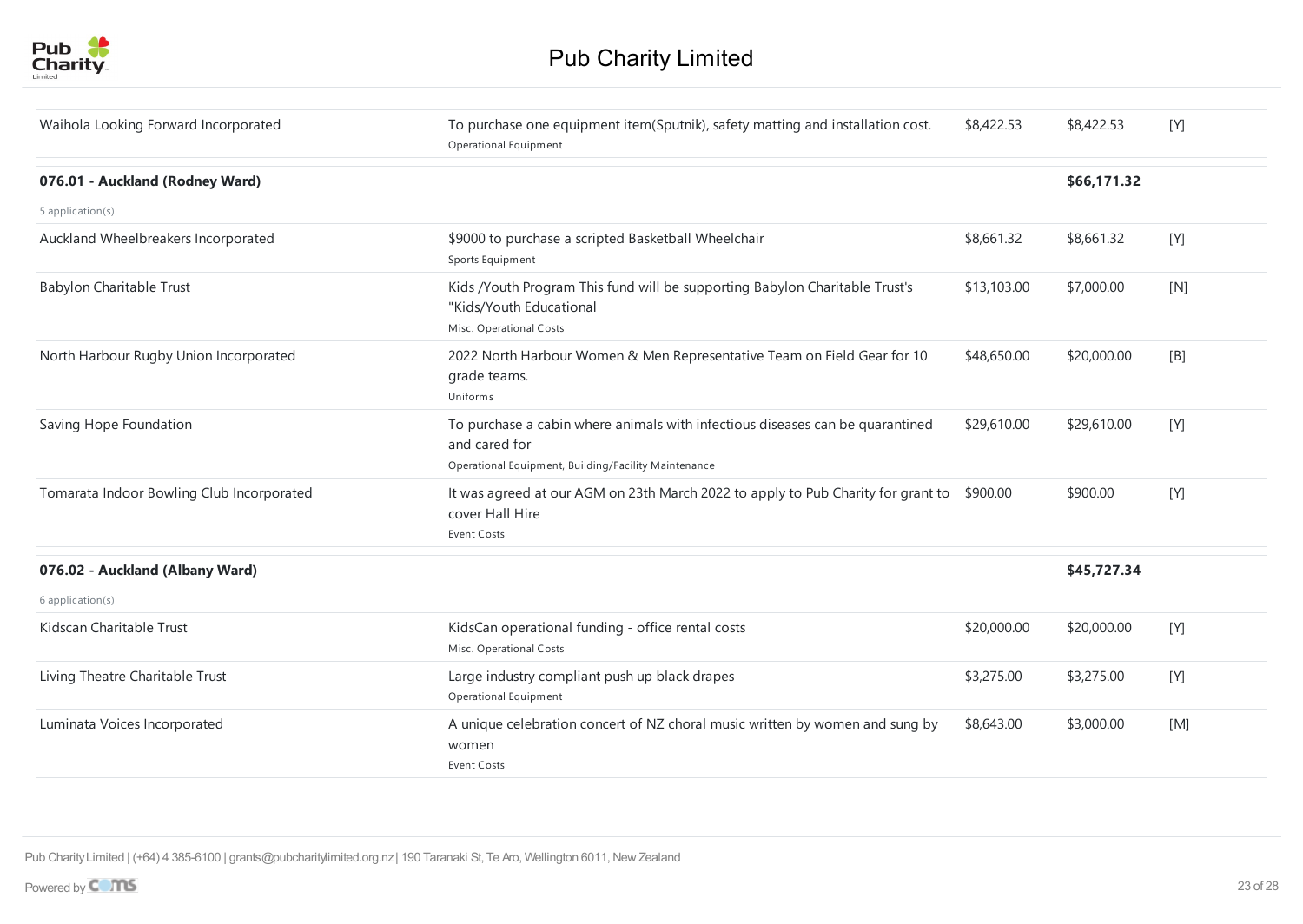

| To provide an annual motocross event for riders aged 4-14.<br><b>Event Costs</b><br>This grant will be used to reduce cost for out players competing in Wellington -<br>June 3 - 6 at IPC<br>Accommodation<br>Request for funding for flights, accommodation & transfers for NZSO 2022<br>Outreach Touring Activity.<br><b>Event Costs</b><br>Purchase and install CCTV cameras | \$3,745.00<br>\$9,376.34<br>\$150,000.00 | \$3,745.00<br>\$5,707.34<br>\$10,000.00<br>\$31,341.75 | [Y]<br>[M]<br>$[Y]$ |
|---------------------------------------------------------------------------------------------------------------------------------------------------------------------------------------------------------------------------------------------------------------------------------------------------------------------------------------------------------------------------------|------------------------------------------|--------------------------------------------------------|---------------------|
|                                                                                                                                                                                                                                                                                                                                                                                 |                                          |                                                        |                     |
|                                                                                                                                                                                                                                                                                                                                                                                 |                                          |                                                        |                     |
|                                                                                                                                                                                                                                                                                                                                                                                 |                                          |                                                        |                     |
|                                                                                                                                                                                                                                                                                                                                                                                 |                                          |                                                        |                     |
|                                                                                                                                                                                                                                                                                                                                                                                 |                                          |                                                        |                     |
| <b>Building/Facility Maintenance</b>                                                                                                                                                                                                                                                                                                                                            | \$3,870.75                               | \$3,870.75                                             | $[Y]$               |
| Uniforms<br><b>Uniforms</b>                                                                                                                                                                                                                                                                                                                                                     | \$5,480.00                               | \$3,000.00                                             | [N]                 |
| We would like to offset costs of attending a virtual competition in May.<br><b>Event Costs</b>                                                                                                                                                                                                                                                                                  | \$1,207.00                               | \$1,207.00                                             | [Y]                 |
| Venue and equipment hire for a public concert to be held on May 7 2022<br>Rent or Venue Hire                                                                                                                                                                                                                                                                                    | \$4,424.00                               | \$4,424.00                                             | [Y]                 |
| Salaries for 4 Centre Supervisors providing morning centres to isolated elderly<br>adults'<br>Salaries and Wages                                                                                                                                                                                                                                                                | \$8,840.00                               | \$8,840.00                                             | $[Y]$               |
| Apply for funding to Pub Charity for \$14,993.72 + GST to help cover the traffic<br>management costs<br>Misc. Operational Costs                                                                                                                                                                                                                                                 | \$10,000.00                              | \$10,000.00                                            | $[Y]$               |
|                                                                                                                                                                                                                                                                                                                                                                                 |                                          | \$76,261.00                                            |                     |
|                                                                                                                                                                                                                                                                                                                                                                                 |                                          |                                                        |                     |
| Playing shorts and socks for our Hockey teams.<br><b>Uniforms</b>                                                                                                                                                                                                                                                                                                               | \$6,388.00                               | \$6,388.00                                             | [Y]                 |
|                                                                                                                                                                                                                                                                                                                                                                                 |                                          |                                                        |                     |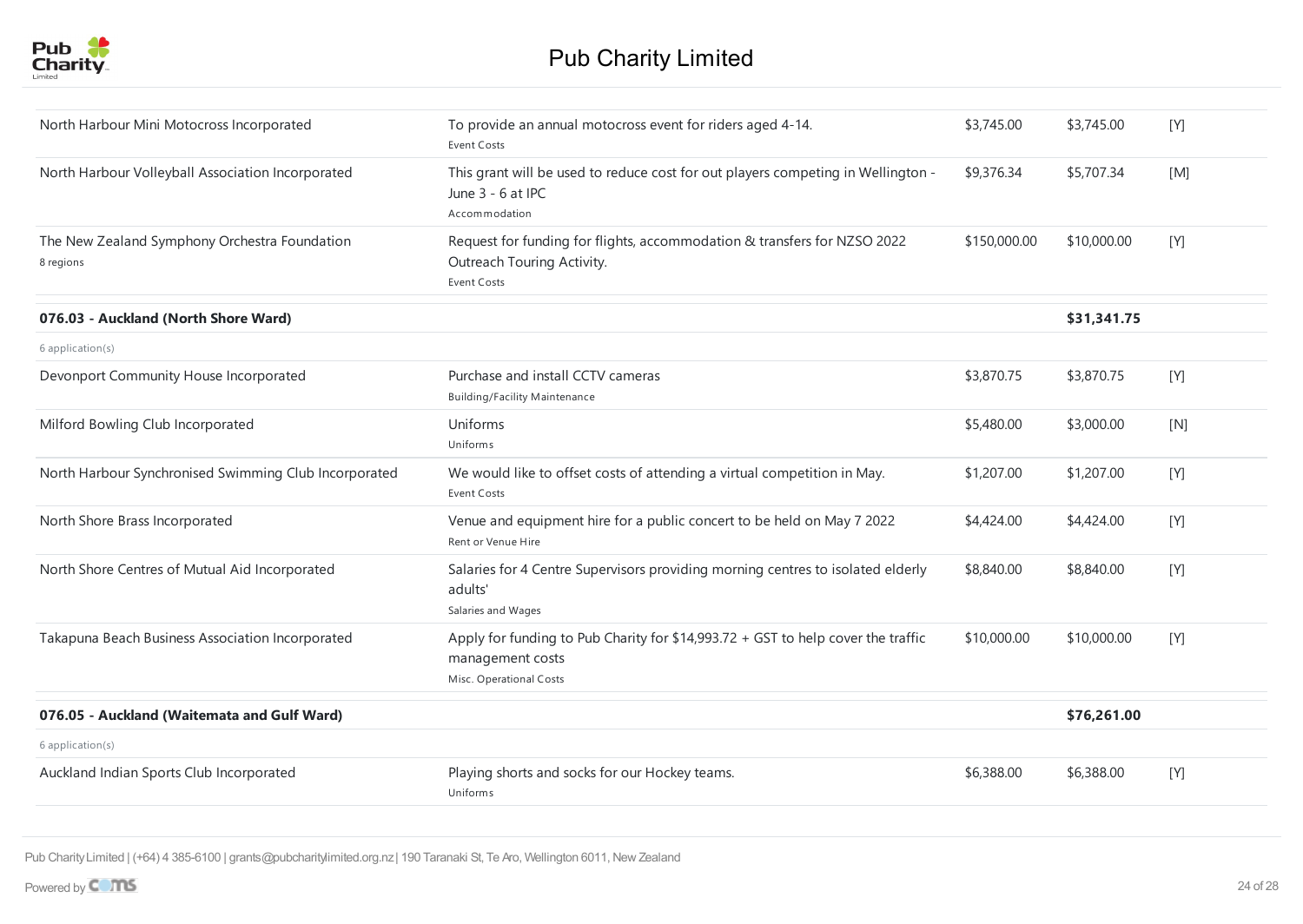

| Circability Trust                                              | 3 months salary for Circus Tutor in Northland<br>Salaries and Wages                                                                          | \$6,923.00  | \$6,923.00  | [Y]   |
|----------------------------------------------------------------|----------------------------------------------------------------------------------------------------------------------------------------------|-------------|-------------|-------|
| Mercy Hospice Auckland Limited                                 | Funding towards annual insurance policy costs<br>Misc. Operational Costs                                                                     | \$70,000.00 | \$40,000.00 | [B]   |
| Royal Oak Rackets Club (Incorporated)                          | Accommodation and entry fee costs<br>Event Costs                                                                                             | \$2,900.00  | \$2,900.00  | [Y]   |
| The Yes And Trust                                              | Purchase of costumes for children's show<br>Operational Equipment                                                                            | \$14,050.00 | \$14,050.00 | [Y]   |
| Toi Ora Live Art Trust                                         | Support with 3 months rent for Toi Ora at it's central city location.<br>Rent or Venue Hire                                                  | \$10,259.00 | \$6,000.00  | [B]   |
| 076.07 - Auckland (Albert-Eden-Roskill Ward)                   |                                                                                                                                              |             | \$24,501.00 |       |
| 3 application(s)                                               |                                                                                                                                              |             |             |       |
| Cornwall Districts Cricket and Sports Association Incorporated | replacing part of the outfield with couch grass<br><b>Building/Facility Maintenance</b>                                                      | \$15,000.00 | \$15,000.00 | [Y]   |
| Rape Prevention Education Whakatu Mauri Trust                  | Conference equipment for meetings and trainings<br>Operational Equipment                                                                     | \$6,541.00  | \$6,541.00  | [Y]   |
| Tri Star Gymnastics Club Incorporated                          | Tristar Gymnastics Club is applying for a donation towards costs of a Eurotramp<br>'Booster Board'<br>Sports Equipment                       | \$2,960.00  | \$2,960.00  | [Y]   |
| 076.10 - Auckland (Howick Ward)                                |                                                                                                                                              |             | \$72,436.92 |       |
| 5 application(s)                                               |                                                                                                                                              |             |             |       |
| Fencibles United Association Football Club Incorporated        | Fencibles are applying for a donation of \$2082 for replacement goal nets<br>Sports Equipment                                                | \$2,082.00  | \$2,082.00  | $[Y]$ |
| Highland Park Community Creche Incorporated                    | We are applying for a grant to cover the cost of our operational consumables and \$3,874.92<br>classroom supplies<br>Misc. Operational Costs |             | \$3,874.92  | [Y]   |
| Libretto Trust                                                 | Signage for the outside of the studio<br><b>Building/Facility Maintenance</b>                                                                | \$3,840.00  | \$3,840.00  | [Y]   |
|                                                                |                                                                                                                                              |             |             |       |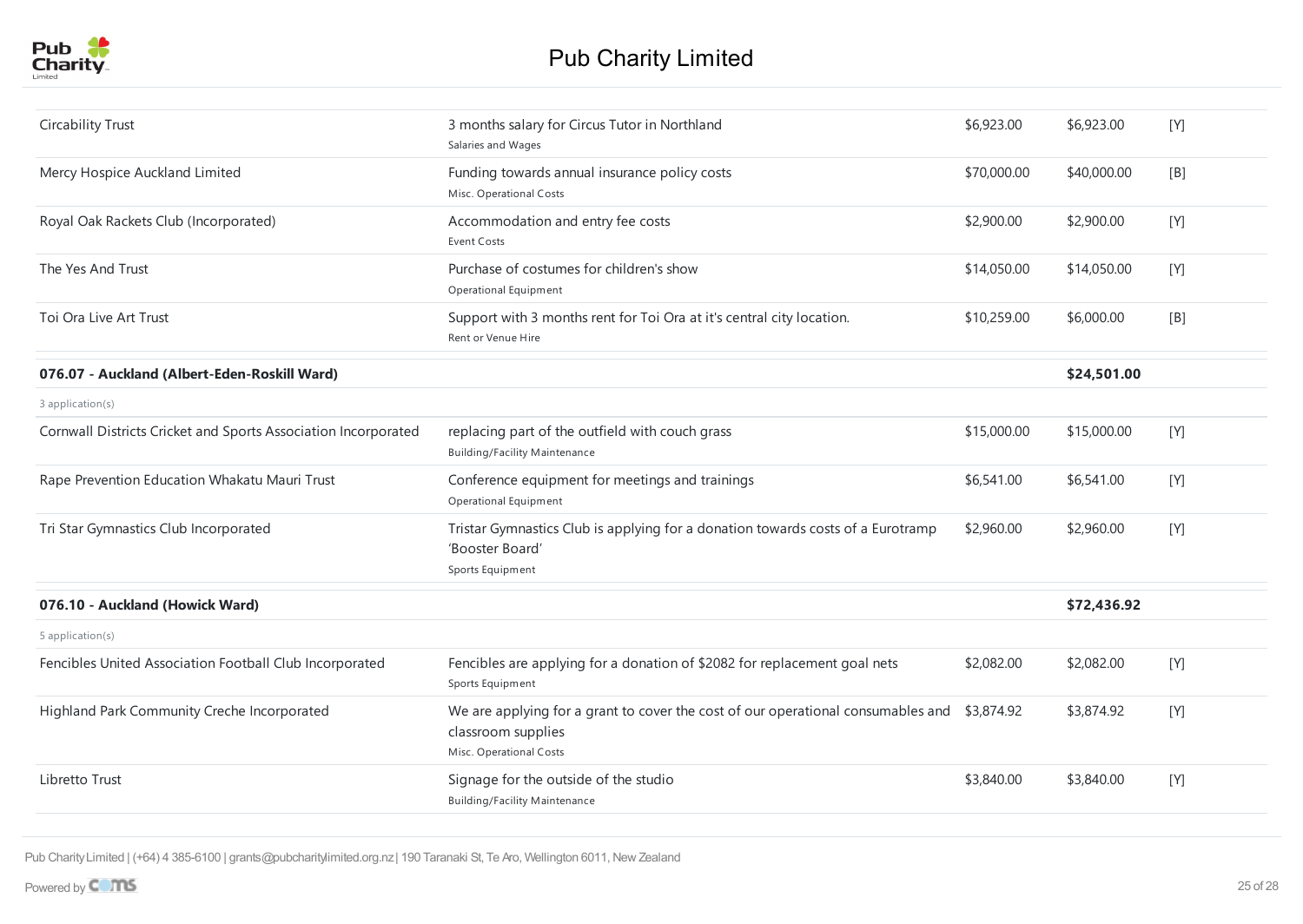

| Sikh Sangat NZ Trust                                       | We are applying for the CCTV camera installation and salary/wages for one<br>employee<br>Operational Equipment                          | \$17,060.00  | \$12,640.00  | [N] |
|------------------------------------------------------------|-----------------------------------------------------------------------------------------------------------------------------------------|--------------|--------------|-----|
| Sir Edmund Hillary Outdoors Education Trust<br>5 regions   | This grant will support schools attend an outdoor education programme with<br>Hillary Outdoors in 2022<br>Other                         | \$321,050.00 | \$50,000.00  | [B] |
| 076.11 - Auckland (Manukau City)                           |                                                                                                                                         |              | \$105,606.37 |     |
| 8 application(s)                                           |                                                                                                                                         |              |              |     |
| Achilles Track Club New Zealand Incorporated               | Supporting disabled athletes to be included in the community & participate in the \$8,500.00<br><b>Auckland Marathon</b><br>Event Costs |              | \$7,000.00   | [P] |
| Anxiety New Zealand Trust                                  | We would like funding towards the CEO salary.<br>Salaries and Wages                                                                     | \$30,460.00  | \$10,000.00  | [B] |
| Auckland Niue Rugby League Incorporated                    | We are seeking funding to purchase new Girls rugby league uniforms for our<br>Rugby League season.<br>Uniforms                          | \$2,187.50   | \$1,859.37   | [P] |
| Dawson School Board of Trustees                            | To purchase a shipping conatiner to store all the outdoor education equipment.<br>Sports Equipment                                      | \$5,667.00   | \$5,667.00   | [Y] |
| Papatoetoe Rugby Football Club Incorporated                | funding required to offset costs of independent accounting services<br>Misc. Operational Costs                                          | \$3,000.00   | \$3,000.00   | [Y] |
| Sir Edmund Hillary Outdoors Education Trust<br>5 regions   | This grant will support schools attend an outdoor education programme with<br>Hillary Outdoors in 2022<br>Other                         | \$321,050.00 | \$50,000.00  | [B] |
| The Auckland Rowing Club Incorporated                      | Application for \$ 8,080.00 to fund the purchase of four Concept 2 Bike Ergs<br>Sports Equipment                                        | \$8,080.00   | \$8,080.00   | [Y] |
| The New Zealand Symphony Orchestra Foundation<br>8 regions | Request for funding for flights, accommodation & transfers for NZSO 2022<br>Outreach Touring Activity.<br>Event Costs                   | \$150,000.00 | \$20,000.00  | [Y] |
|                                                            |                                                                                                                                         |              |              |     |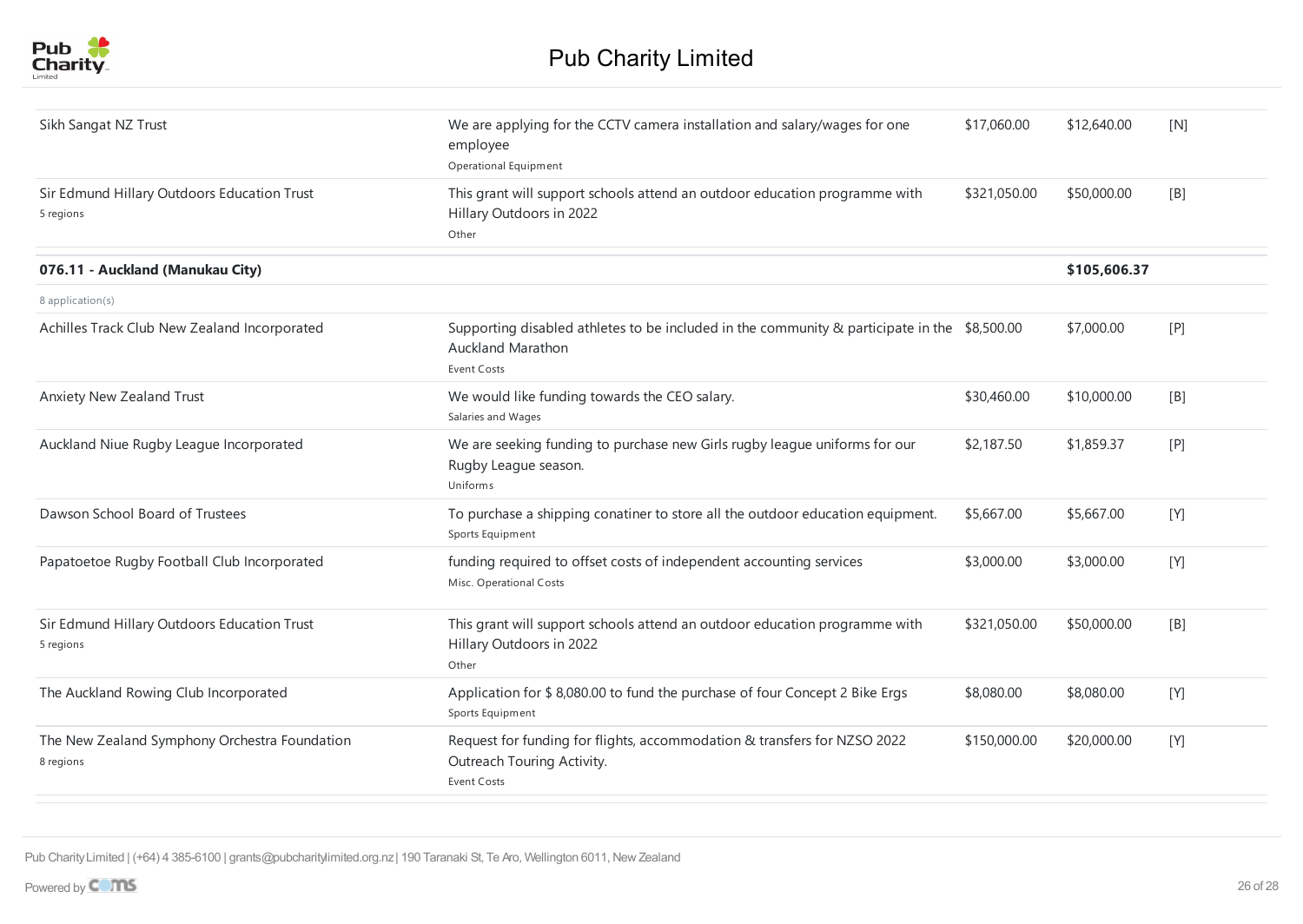

| 076.12 - Auckland (Manurewa-Papakura Ward)               |                                                                                                                                  |              | \$72,841.00  |     |
|----------------------------------------------------------|----------------------------------------------------------------------------------------------------------------------------------|--------------|--------------|-----|
| 4 application(s)                                         |                                                                                                                                  |              |              |     |
| Sir Edmund Hillary Outdoors Education Trust<br>5 regions | This grant will support schools attend an outdoor education programme with<br>Hillary Outdoors in 2022<br>Other                  | \$321,050.00 | \$50,000.00  | [B] |
| Te Whakaora Tangata                                      | Programme Delivery Costs - EQUIPMENT (Heat pumps) for Counselling Centre<br>Operational Equipment                                | \$6,072.00   | \$6,072.00   | [Y] |
| <b>Teach First New Zealand Trust</b>                     | A contribution towards the salary of our Teach First NZ Programme Mentor<br>Manager.<br>Salaries and Wages                       | \$23,750.00  | \$10,000.00  | [B] |
| The Rising Foundation Trust                              | Operating costs associated with our full-time TRF Programme Coordinator for<br>eight weeks.<br>Salaries and Wages                | \$6,769.00   | \$6,769.00   | [Y] |
| 999 - National                                           |                                                                                                                                  |              | \$288,000.00 |     |
| $2$ application(s)                                       |                                                                                                                                  |              |              |     |
| Auckland Philharmonia Trust                              | This grant will support APO's "Unwrap the Music" 2022 concert series (10 May, 18<br>October).<br>Salaries and Wages, Event Costs | \$38,000.00  | \$38,000.00  | [Y] |
| The Royal New Zealand Ballet                             | Towards touring costs associated with RNZB's 2022 tours and monthly operating<br>costs in Wellington<br>Event Costs              | \$350,000.00 | \$250,000.00 | [B] |

## **Reasons for partial or declined funding**